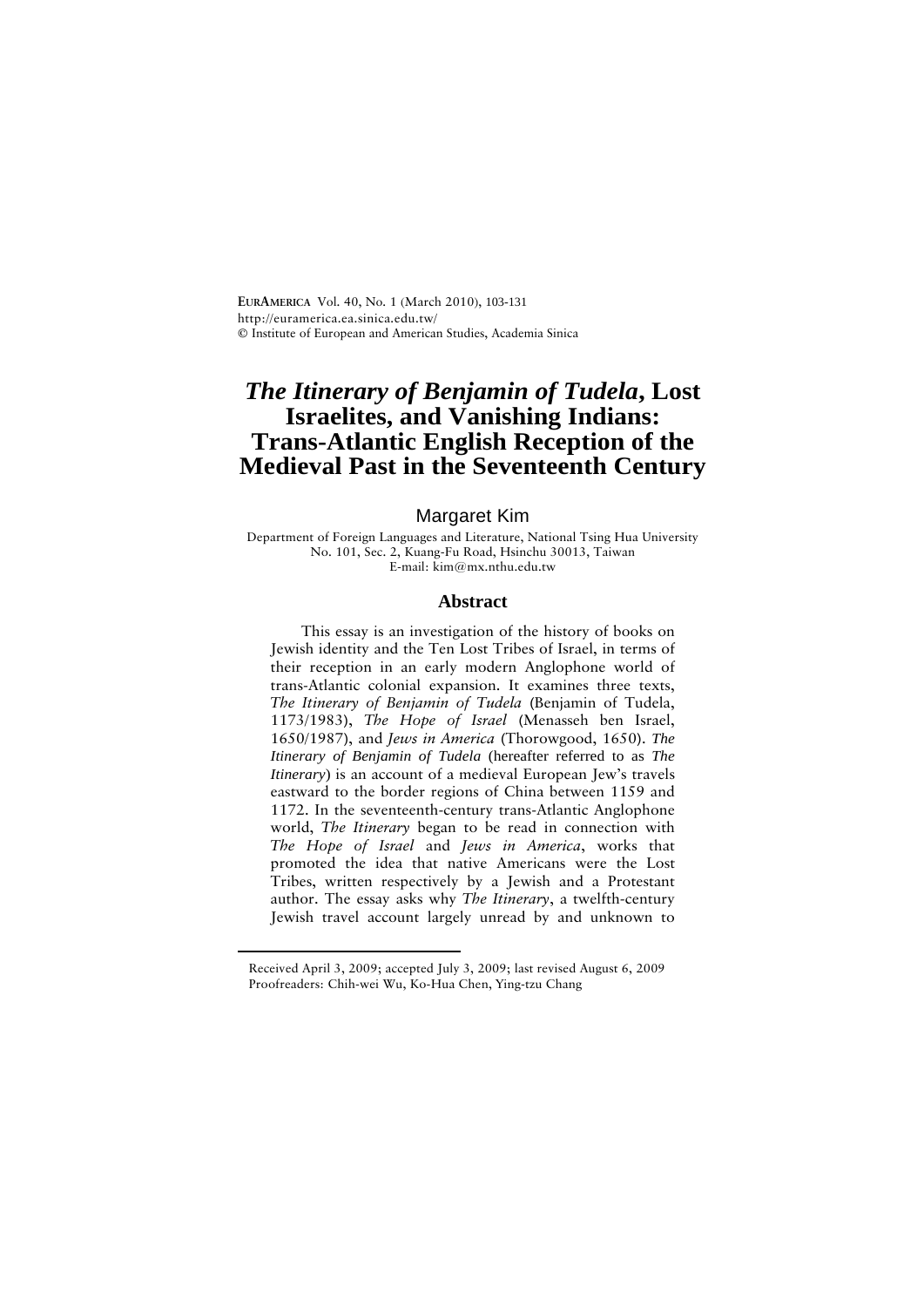medieval Christian Europeans, began to be read by the English on both sides of the Atlantic in the early modern era and to be associated with writings locating the Lost Tribes in the Americas. It argues that the English debate and dialogue on the historical understanding of the ethnic other as *difference* and the role of *difference* in projects of colonization and expansion underlie the connection between these three discourses and their reception in the seventeenth century.

**Key Words:** colonization, Jews, Americas, Lost Tribes, Indians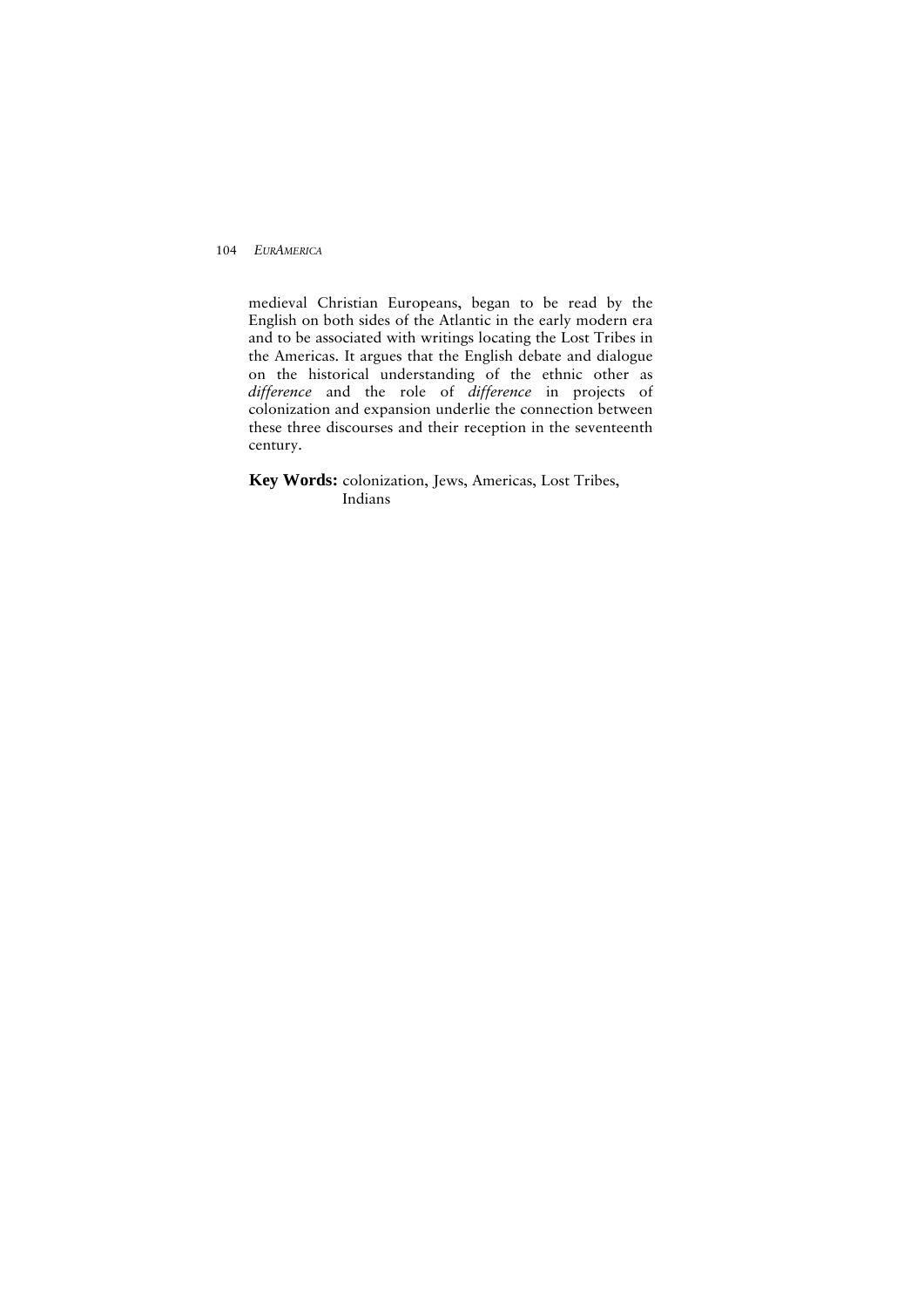This essay is an investigation of the history of books on Jewish identity and the Ten Lost Tribes of Israel, in terms of their reception in an early modern Anglophone world of trans-Atlantic colonial expansion. In particular, it examines three texts, *The Itinerary of Benjamin of Tudela* (hereafter referred to as *The Itinerary*) by a twelfth-century Jewish traveler to the east (Benjamin of Tudela, 1983), *The Hope of Israel* by rabbi Menasseh ben Israel (1987), and *Jews in America* (1650) by Thomas Thorowgood. The essay asks why *The Itinerary*, a twelfth-century Jewish travel account largely unread by and unknown to medieval Christian Europeans, began to be read by the English on both sides of the Atlantic in the early modern era and to be associated with writings locating the Lost Tribes in the Americas, specifically, *The Hope of Israel* and *Jews in America*. It argues that the English debate and dialogue on the historical understanding of the ethnic other as *difference* and the role of *difference* in projects of colonization and expansion underlie the connection between these three discourses and their reception in the seventeenth century.

*The Itinerary* is a fascinating account of a European Jew's travels eastward throughout the Mediterranean to India and the border regions of China between 1159 and early 1172. As is often the case with medieval European writers, we know virtually nothing about Benjamin of Tudela, or Benjamin ben Jonah (that is, Benjamin son of Jonah), other than the fact that he was from a town on the Ebro River, northwest of Saragossa, Spain. He is commonly referred to as "rabbi" in commentaries, but he was probably a merchant rather than a rabbi in the modern sense. For medieval Jews the title "rabbi" was one of respect for a man learned in Jewish law (S. Benjamin, 1995: 10). The historical context in which Benjamin wrote his *Itinerary*, first composed circa 1173, in medieval Hebrew with Arabic forms, is significant, especially with respect to his views on Christians and Arab peoples—and "Arab peoples" because Benjamin does not portray them always as Muslims or as conforming to an established religious institution such as Islam. A little more than a generation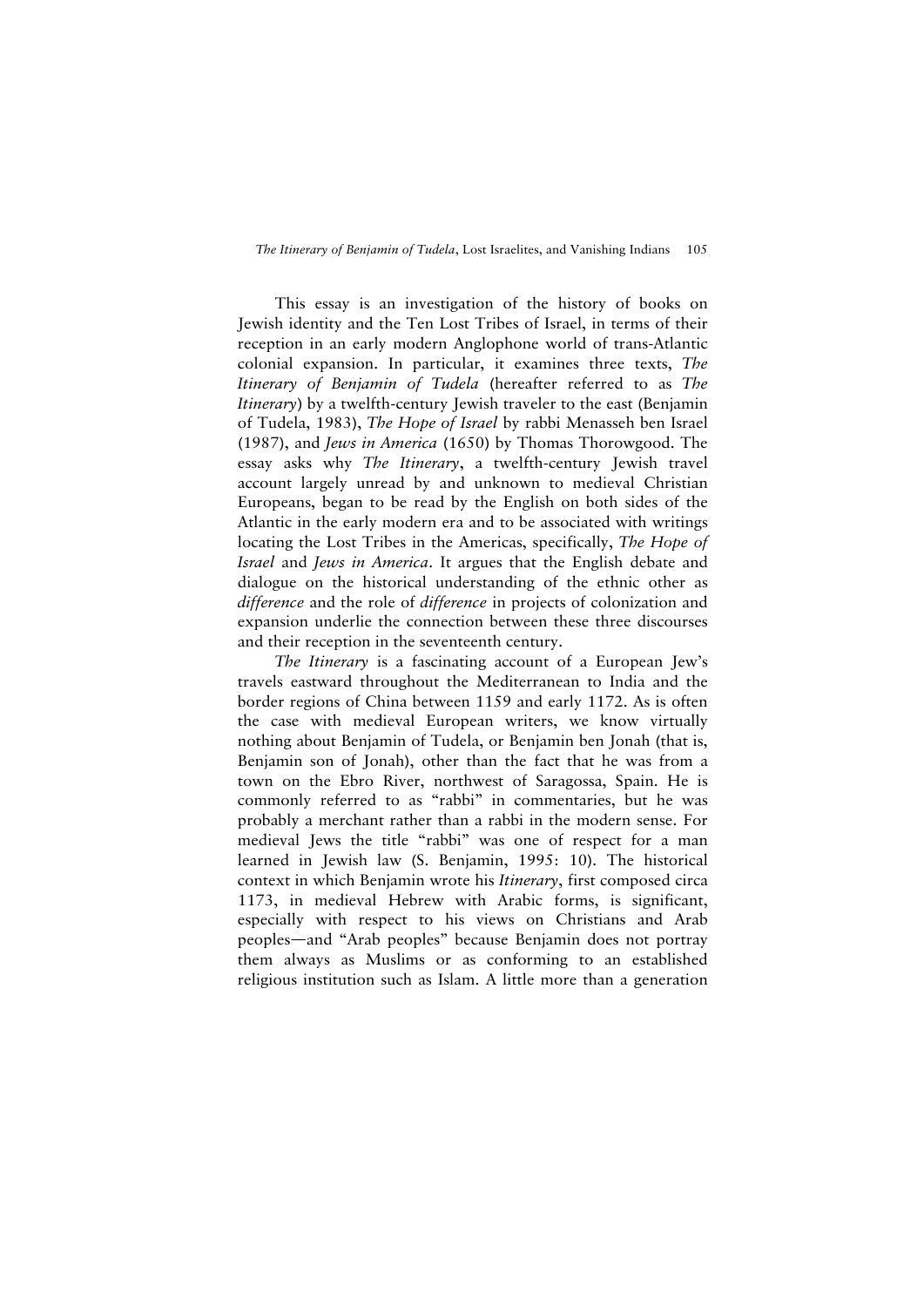$\overline{a}$ 

before Benjamin's time, Saragossa had witnessed a Christian takeover from Moorish Muslim Spain from 1115 to 1118. Benjamin therefore lived at a time when the memory of recent Muslim rule was still fresh and the religious wars of Christians against the Muslim Middle East were gaining strength, feeding on the success of the Reconquista of the Iberian peninsula. The First Crusade at the end of the eleventh century had stirred up hatred and violence against Muslims as well as Jews, resulting in massacres of Jews in Europe. The Second Crusade took place from 1147 to 1149, a decade before Benjamin departed on his journey east. And the Third Crusade took place after Benjamin's return from the east, from [1](#page-3-0)189 to 1192.<sup>1</sup>

Like other works of travel literature from the European Middle Ages, *The Itinerary* featured wild and savage peoples, peoples who lived east beyond European civilization that the author encountered or heard of in his travels. But Benjamin of Tudela had a very different perspective on savagery than medieval Christian travel writers like Marco Polo or the Franciscans William of Rubruck and John of Plano Carpini. Where European travel writers like Marco Polo saw aliens as unnatural and inferior to European civilization, Benjamin suggested paradoxically that, even barbaric people shared kinship with his people, the Jews. The Wallachians, primitives who "sweep down from the mountains to despoil and ravage the land of Greece," may be Jewish, and "they call the Jews their brethren" (68). The savages who were not related to Jews were friendly to them. Even the Assassins, a group of Ismaili Muslims who were the bane of medieval Muslim and Christian potentates alike in the Middle East, were allies of neighboring Jewish communities (Benjamin of Tudela, 1983:

<span id="page-3-0"></span><sup>&</sup>lt;sup>1</sup> See Signer and Adler, introductions to Benjamin (Benjamin of Tudela, 1983: 1-49); S. Benjamin (1995: 1-15). For information on the historical context of relations between Jewish, Muslim, and Christian communities in the period of the Crusade and the Reconquista, see Chazan (1987, 2000); Cohen (2000); Glick (1999); Simon (1999); Wasserstrom (1999).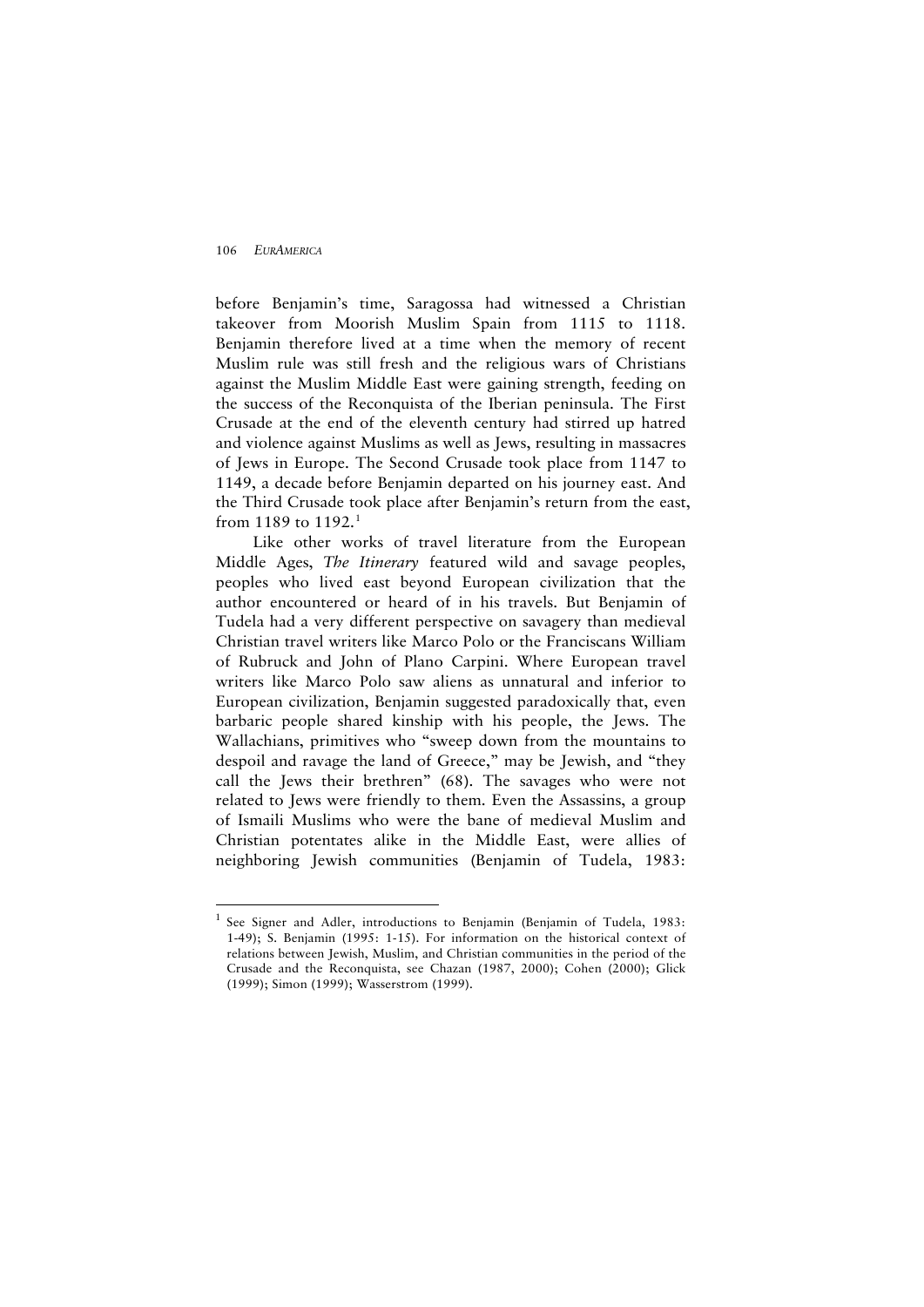## $110$ .<sup>[2](#page-4-0)</sup>

 $\overline{a}$ 

Moreover, in this Hebrew work, the Diaspora thematically framed the entire work, and Benjamin's detailed account of Jewish communities in the Mediterranean and eastward was rhetorically in the tradition of Consolation to his people in a time of suffering. The travel writer visited and returned with information about Jewish communities abroad, including some of the Lost Tribes of Israel (the Ten Tribes that were enslaved and exiled when the Assyrians destroyed the kingdom of Israel, in the  $17<sup>th</sup>$  chapter of Second Kings in the Hebrew bible), to re-affirm their connectedness and the identity of the Jewish people even in geographical separation. As the great scholar of medieval Jewry Michael Signer has suggested, such a work of Consolation does not only chronicle Jews past and present, but implicitly it also looks to the future, to God's promise to his chosen people, and to the time when Jews will be restored to their land (Benjamin of Tudela, 1983:  $25 - 26$ ).

Evidence of textual reception shows that although *The Itinerary* was largely ignored by Christian European readers in the Middle Ages, it became popular reading for Europeans in the early modern world. As a rule, in the European Middle Ages most Christians did not read Hebrew. Those who did were theologians and scholars interested in religious and philosophical writings in Hebrew (Sirat, 2002: 16, 210-222), and so secular writing like *The Itinerary* would have remained largely unknown to medieval Christians. We know Europeans began to take an interest in this Jewish text in the later sixteenth century, and this interest continued through the seventeenth century. Appendix A is a list of early modern versions of *The Itinerary* in several major research libraries in the U.S. (all derived from the first translation of Hebrew into Latin by Arias Montanus).

<span id="page-4-0"></span><sup>2</sup> Unless otherwise indicated, references to the Benjamin of Tudela's *The Itinerary* are to page numbers in the 1983 modern edition and will appear in the text proper.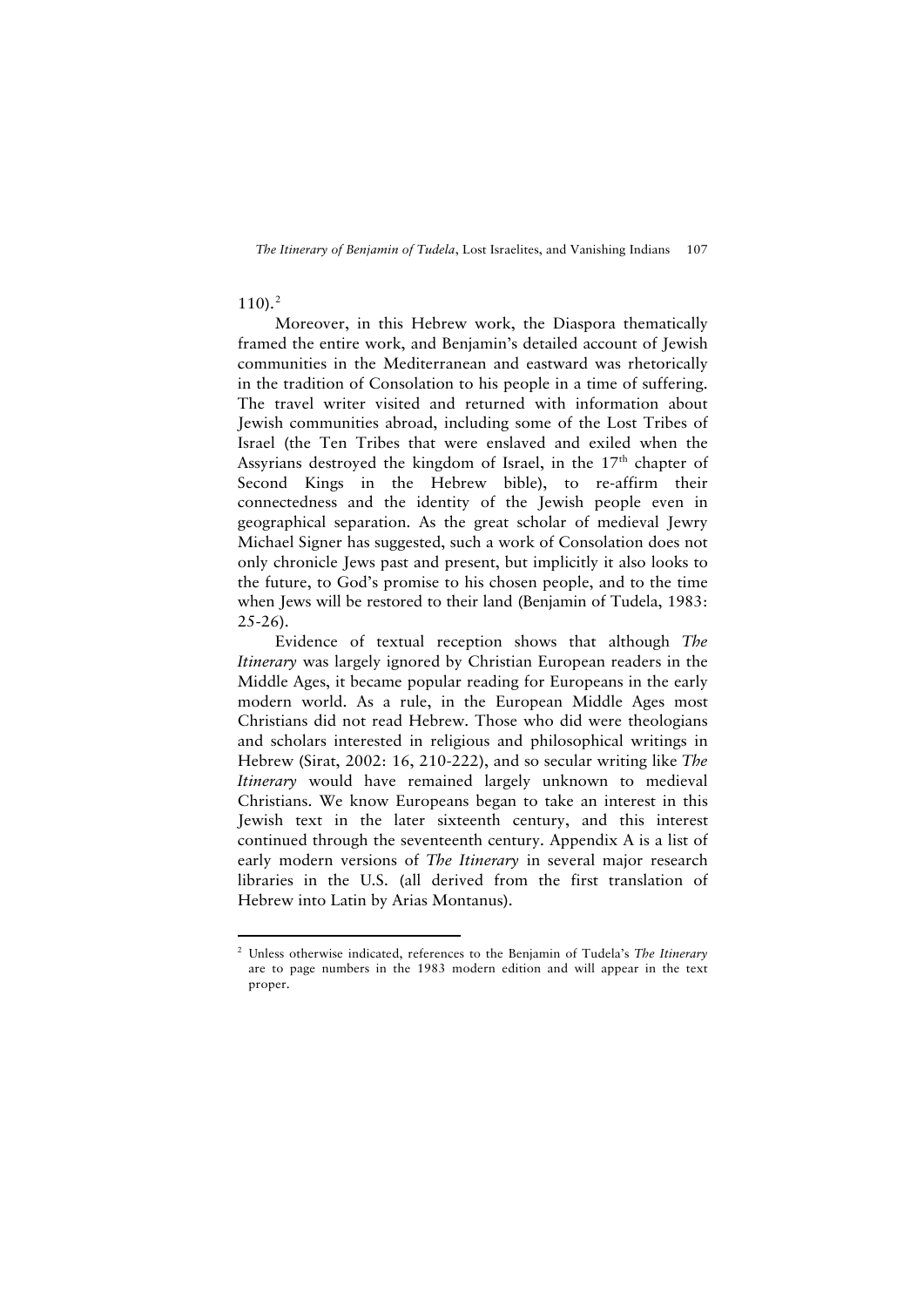Early modern editions of *The Itinerary* survive in major European languages and Westerners of different nationalities and religious beliefs read it on both sides of the Atlantic—in Europe and in the colonies. The reasons why Europeans from different countries, Protestant, Catholic, and Jewish, took an interest in this work in the early modern era are historically diverse and complex, and it is beyond the scope of this essay to investigate them all. My focus in this essay is on the Protestant reception of *The Itinerary* in England and its American colonies. Why did the early modern English on both sides of the Atlantic begin to take an interest in and read Benjamin of Tudela, a Jewish travel writer who wrote in Arabic-influenced medieval Hebrew? The interest that the English took in this text is particularly notable, for no Jews lived in England since the last decade of the thirteenth century, when Edward I expelled them all from the island. The English case of why early modern Europeans took an interest in *The Itinerary* is meaningful because it leads to an investigation about historical change and about difference: about changing Christian attitudes towards Jewish people and their culture, and about how early modern Anglophones dealt with people different than they were, Jews from the Old World and native Americans in the New. This paper examines a series of clues that connect this medieval travel account to the English expansion in the Americas in the seventeenth century: the identity of the Lost Tribes of Israel and where they might be in the world; the popular millenarian belief among early modern Europeans (Jews and Christians alike) that Jews, scattered the world over, must all be found, restored as a people and to their homeland, and for many Christians converted to Christianity, in order for the Messianic Age to take place; and native Americans in the recently discovered continent for the English, as objects of new encounter, colonization, and as targets of Christian proselytizing. The story of the early modern reception of *The Itinerary* bespeaks Benjamin of Tudela's protest against the civilizing influence of Christianity as much as it does the way such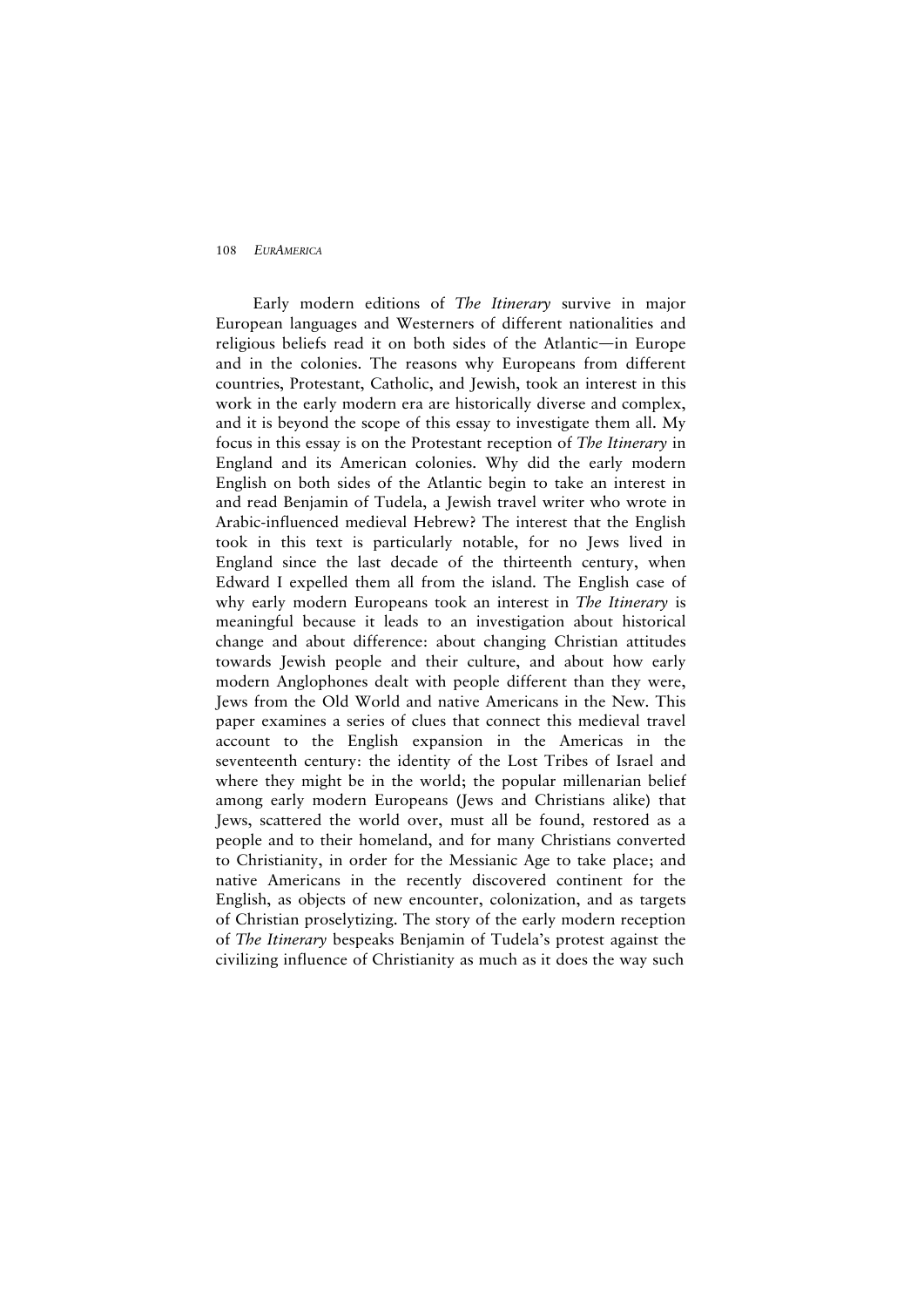an influence operated in seventeenth-century trans-Atlantic relations between England and North America.

# I. The Textual Evidence

Several early modern editions and translations of *The Itinerary* connect this medieval Jewish travel account to exploration and discovery in the Americas. The 1575 Latin version at the Huntington Library in San Marino, California is bound together as one big volume with Peter Martyr's *Decades*, a work chronicling Spanish discovery in the Americas published in 1574 in Cologne (d'Anghiera, 1574). The rare early modern books of Benjamin of Tudela at the John Carter Brown Library in Providence, Rhode Island further show that the Jewish identity of this text was important for readers. In his 1625 edition of *Purchas His Pilgrims*, a popular early modern anthology of travel and exploration literature, Samuel Purchas promises stories about the Jewish Diaspora from Benjamin of Tudela:

for so many haue giuen them terrible expulsions, the rest vsing cruell and vnkind hospitalitie, so that they are strangers where they dwell, and Trauellers where they reside, still continuing in the throwes of trauell both of misery and mischiefe . . . both *Beniamin Tudelensis* a Trauelling *Iew*, and other Trauellers in the following relations, will giue you strange trauells of theirs thorow *Asia*, *Africa*, and *Europe*; in all their dispersions to this day retaining their bloud, name, rites, as disposed by a higher and most mercifull prouidence which in his time will shew mercy on them, to see him by the eye of Faith, whom by the hand of Cruelty they had crucified, and all *Israel sall be saued*, and returned to the Church by a more generall conuersion then hath yet beene seene; and *as their reiection hath proued the reconciling of the World, so receiuing of them shall be life from the dead.* (Purchas,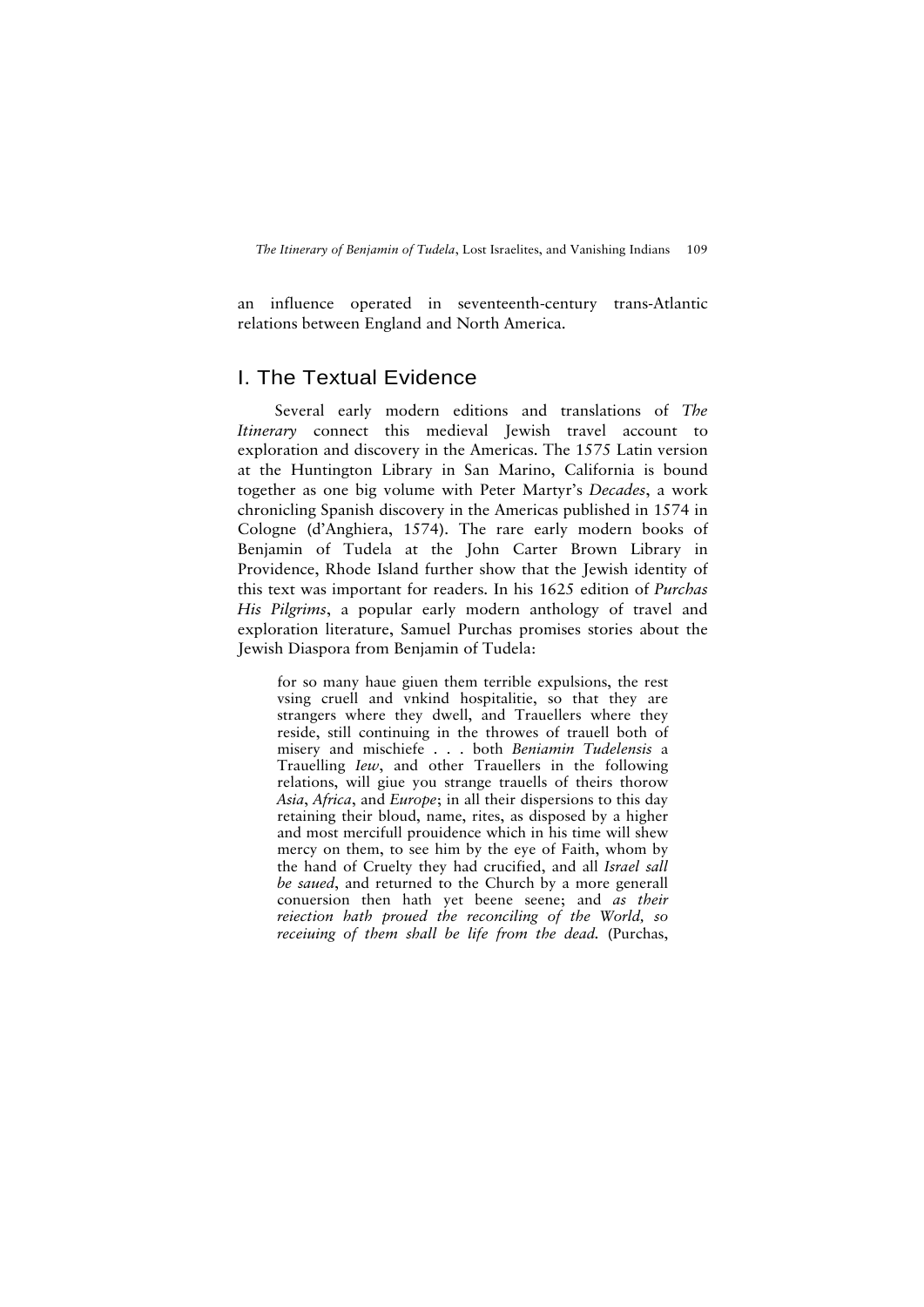$\overline{a}$ 

## 1625: vol. 1, 67 $^3$  $^3$

As is apparent here, Purchas subscribed to an early modern European idea, increasingly popular from the middle of the seventeenth century on, that Jews were to be restored as a people and converted to Christianity, and in this way to facilitate Christ's Second Coming to judge humankind and effect the salvation of the world. Such an eschatological idea underlined Purchas' interest in Benjamin as a "Trauelling *Iew*" who had information about the Diaspora. *The Itinerary*, therefore, served as a source of information on the whereabouts of Jewish people, to Purchas and an early modern English audience anxious to locate them for the sake of the Final Judgment. At the same time that Purchas wanted to portray Benjamin as an authority on the condition of Jews, his hatred of Jews came through in his marginal reference to Benjamin's claim that the Lost Israelite Tribes of Dan, Zebulun, Asser, and Nephthali lived somewhere in the mountains in Persia. Writing in the early seventeenth century, Purchas derided such a claim with an anti-Semitic remark: "Marke this, they say, a tale deuised by a *Iewish* Fablers [*sic*]. Four *Tribes*" (1625, vol. 2: 1457).

The 1666 Dutch translation of Benjamin of Tudela at the John Carter Brown Library provides firm evidence of a specific historical situation in which *The Itinerary* was read. It was bound and published together in 1666 in Amsterdam with a tract entitled *The Hope of Israel*, or *Mikveigh Israel*, by rabbi Menasseh ben Israel, a Sephardic Jew based in Amsterdam. Rabbi Menasseh argued in *The Hope of Israel* that the central role that Jews were to play in the coming of the Messiah meant that their welfare as a people mattered to Jews and Christians alike. The author's agenda was to underline the fundamental importance of his people to all, call attention to their present plight, and to lobby for their lawful re-admission into and safe re-settlement in England, a country that

<span id="page-7-0"></span><sup>3</sup> References to Samuel Purhcas' 1625 edition of *Purchas His Pilgrims* are to volume and page numbers and will appear in the text proper.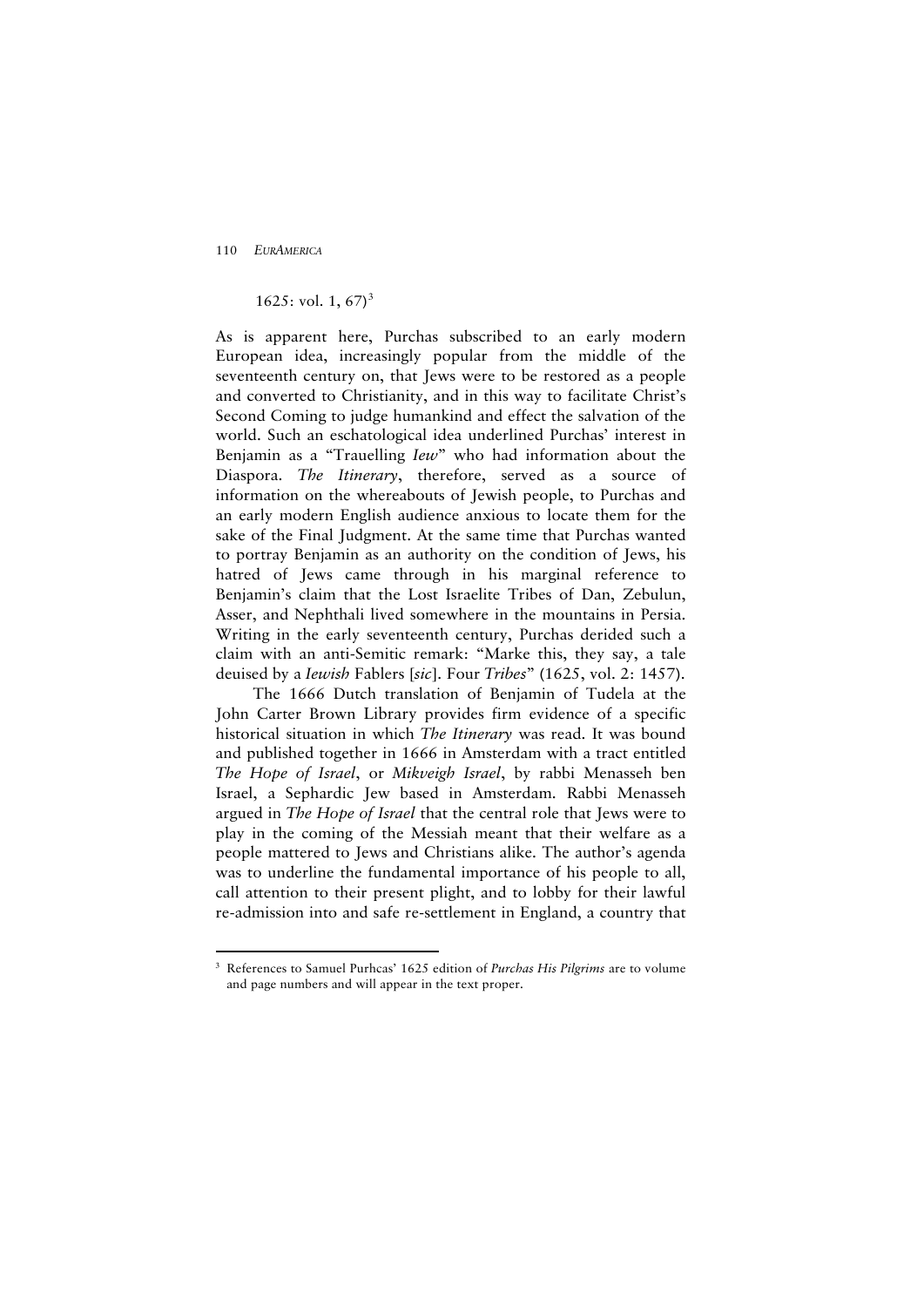had expelled them in 1290. The rabbi focused on the myth of the Lost Tribes and promoted discussion of their whereabouts, suggesting that at least some of them could be found in the Americas, as a way to advance the cause of the Jewish people.

The tract appeared in England at a time of revolutionary change, shortly after the execution of Charles I in 1649 and as the interregnum, republican government headed by Oliver Cromwell, was underway. Dedicated to the English parliament and the Council of State, *The Hope of Israel* rhetorically targeted Protestants, particularly the English. Jews had been driven out of England in 1290. Now in the seventeenth century, English Protestants showed a notable interest in the idea that the Ten Tribes of Israel, which had vanished from history with the fall of the Kingdom of Israel (2 Kings 17), would have to be found and restored to their people and homeland, and for many converted to Christianity, in order for Christ's Second Coming to take place on earth.

As I have mentioned before, both Jews and Christians believed in the vital role that Jews as a people would play ushering in the Messianic Age. Such a religious belief about ending the Diaspora and restoring the Jewish nation was bound up with a complex of ideas about political liberation, emancipation, historical responsibility, and destiny as well. For the Jews, they were to be restored as a people, and the end of time, the Age of the Messiah, was effectively the attainment of freedom from political oppression, and as such eternal emancipation. For the Christians, they were to be located and converted to Christianity. English Protestants in particular felt a sense of national responsibility to Jewish people, and this was the reason why rabbi Menasseh chose the English as the primary audience of his treatise in 1650. His campaign to re-admit the Jews into England was one that aimed to make the country a safe haven for Jews trying to avoid the Inquisition, which could still take place from time to time in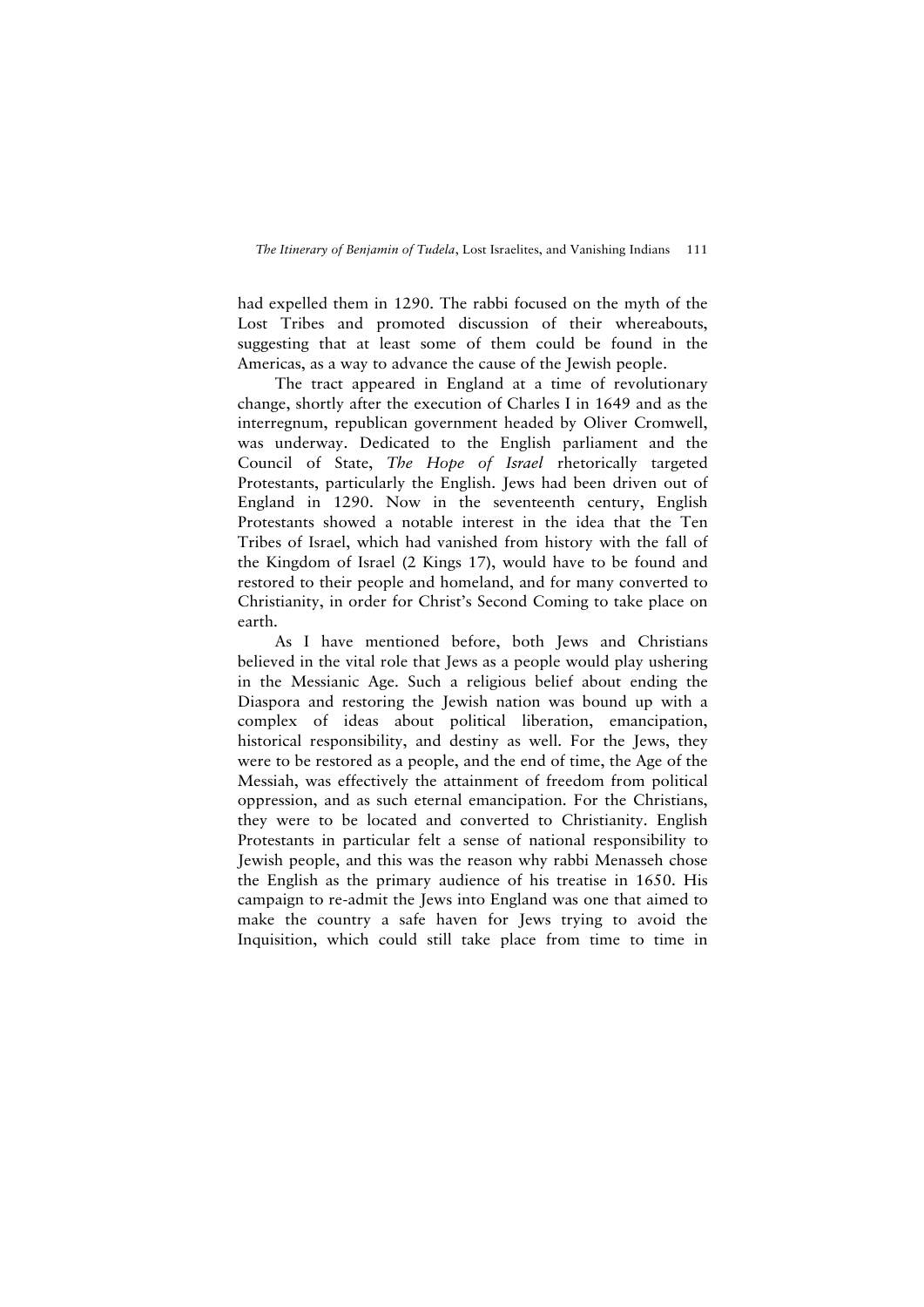$\overline{a}$ 

Catholic countries. King Edward I had expelled Jews from England at the end of the thirteenth century.<sup>[4](#page-9-0)</sup> Despite the horrendous past of persecution in the Middle Ages, the legacy of the hatred of Jews, and the lack of knowledge about Jews as actual individuals and historical communities (they had, after all, been absent from England since 1290), efforts were underway in England, under a coalition of Jewish activists abroad and reform-minded philo-Semitic Protestants at home, to allow Jews to return to England legally (Katz, 1982: 171-234).

Many English believed that redressing such a past wrong would bring them the greatest national benefit, in eschatological terms. Where their Catholic ancestors had expelled Jews, they as Protestants in the seventeenth century could secure salvation as a nation by facilitating the Second Coming, in helping and settling Jews, who would play a central role in the Apocalyptic experience for England. In short, many English believed that, given the key role of the Jews in Christian eschatology, they as a nation had to get their own Jews to secure England's place in the scheme of salvation. By campaigning for the re-admission of Jews into England, many English proponents of the cause also believed that they were playing their part in propelling forward their national history. For many English, they as a devout Protestant nation had a role to play in the Messianic Age, and salvation was theirs. If Christ was coming soon and the Lost Tribes of Israel needed to be found and restored to the Jewish people, many English in the seventeenth century felt that they needed to locate and re-settle Jews in their territory, for the sake of the salvation of the English nation (Katz, 1982: 6, 89-126; Matar, 1985: 115-148). Moreover, the debates in England between proponents and opponents of the re-admission promoted the English awareness of tolerance towards Jews and other minorities as the inevitable national destiny. Even Royalist opponents of the re-admission assumed that persecution

<span id="page-9-0"></span><sup>4</sup> For discussions and accounts of the expulsion of Jews from England in 1290, see Menache (1985); Ovrut (1977); Singer (1964).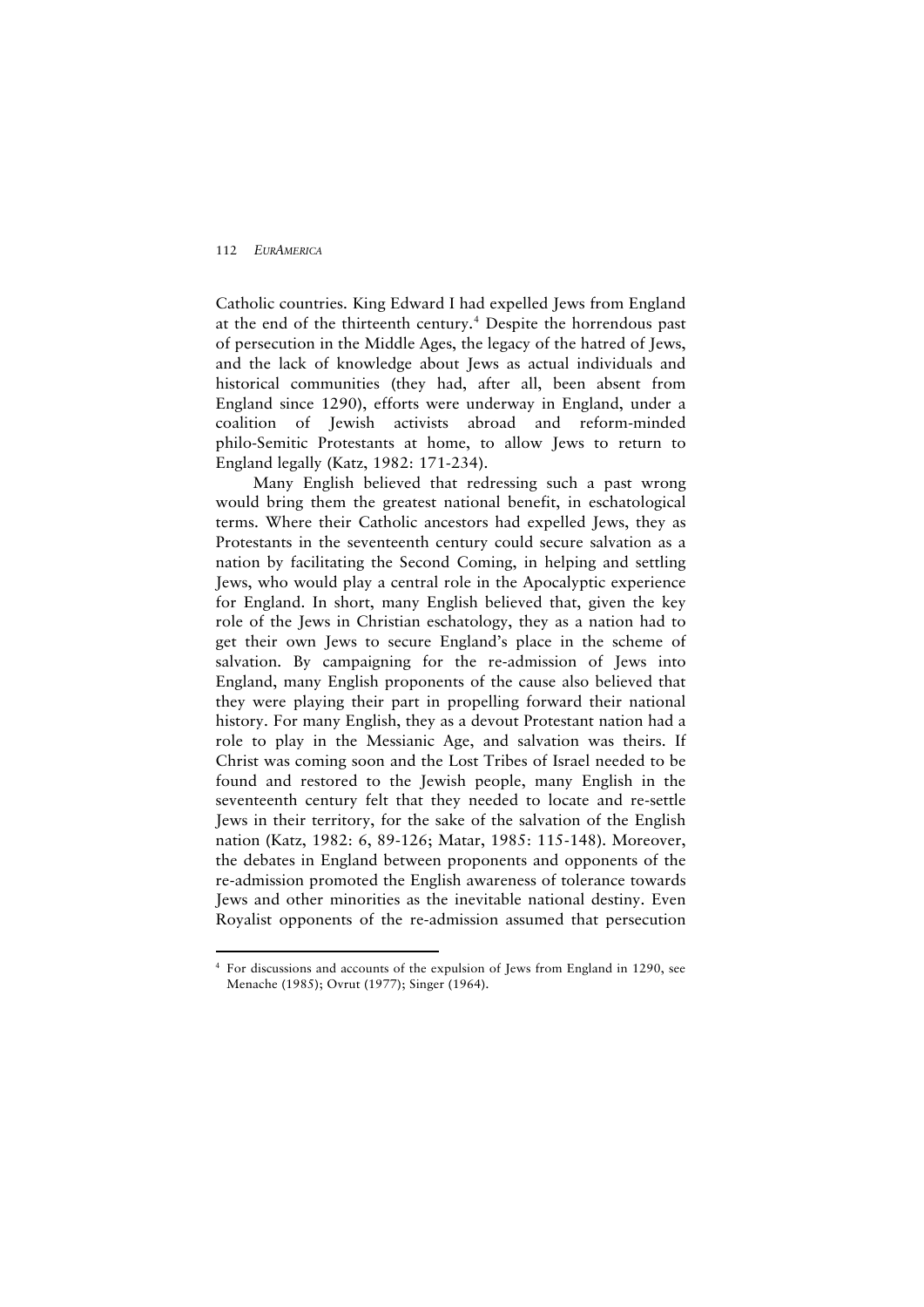belonged to the feudal past and was practiced only by benighted, backward-looking Catholic countries on the continent. By rejecting such a past, England represented the way of the future—that is, fair treatment of Jews and the tolerance of religious and ethnic difference (Katz, 1982: 169-183).

## II. Lost Tribes of Israel and Indigenous People

Early modern millenarian ideas about Jews' major role in bringing about the Second Coming drove the search for the Ten Tribes of Israel. Moreover, in the middle of the seventeenth century, locating these lost Israelites took on a sense of urgency in connection with Messianic expectations, which with varying calculations pointed to different years and periods from the 1640's to 1666 (Katz, 1982: 141-142). In *The Hope of Israel*, Menasseh ben Israel pursued the agenda of the re-admission of Jews into England by giving credence to a claim that some lost Israelites had been found and they now lived in the Americas. In particular, he promoted the story of Antonio Montezinos, who claimed that he had met Israelites living as Indians in the remote Andes in the early  $1640's$ .

The idea that indigenous people in the Americas may be Jews goes back to Columbus. Because he thought that he was eventually going to reach countries east of Europe, Columbus believed that he might encounter Jews on the way. So he took with him a *converso*, a "New Christian," that is, a man of Jewish descent who now professed the Christian faith, who knew Hebrew in case the natives in some places were Jewish (Uchmany, 2001: 187). From the time of the European discovery of the Americas, the origins of the Indians were a topic of fascination to Europeans, Christians and Jews alike, and writers and scholars discussed and debated the ethnic and cultural origins of these indigenous people. The Dutch jurist and theologian, Hugo Grotius, for instance, believed that the indigenous people in the Americas were of German and Chinese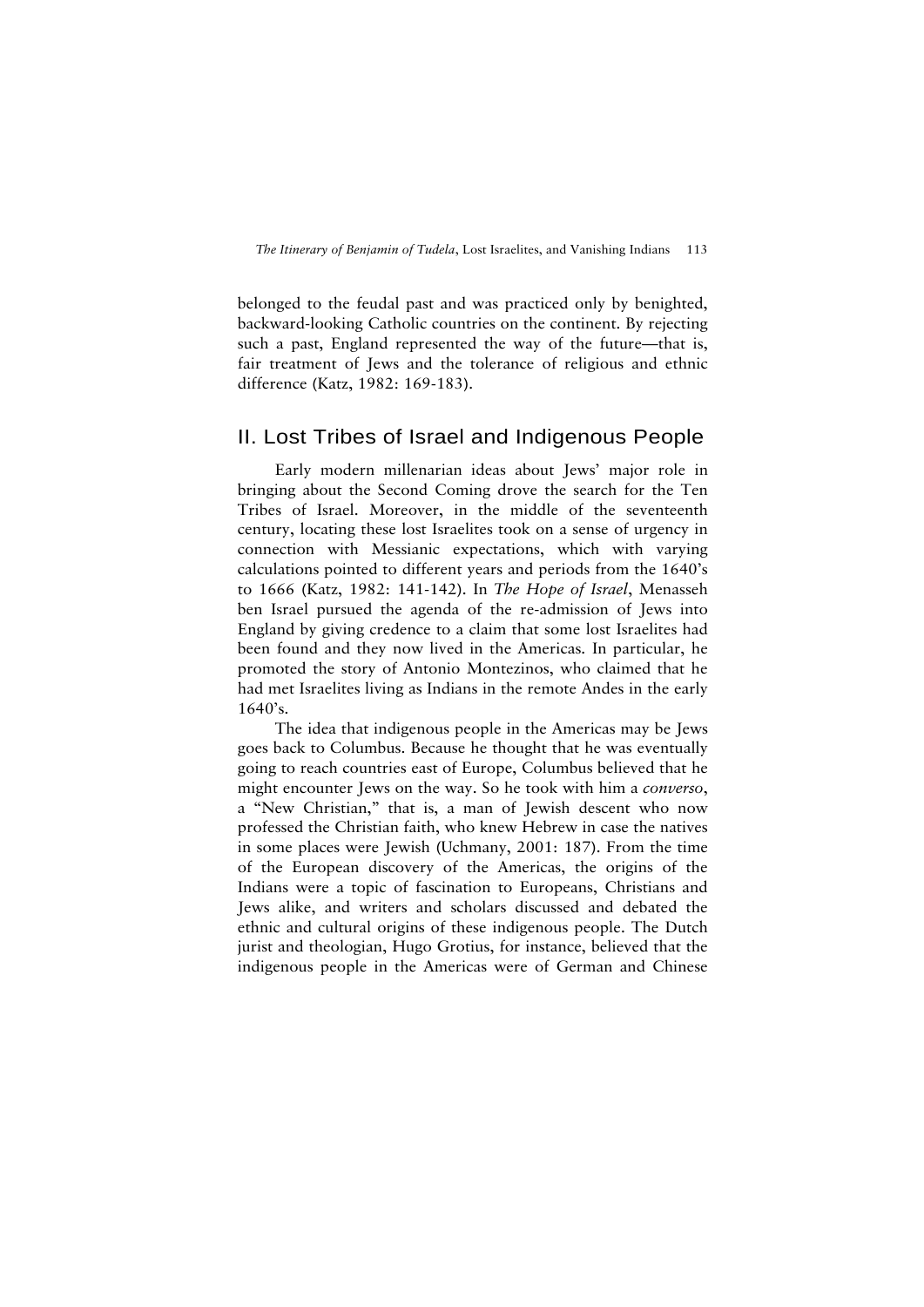descent (Lepore, 1998: 111). The possibility that these indigenous people might be descended from the Lost Tribes of Israel became a topic of debate and speculation. In England, however, the fad of such a fantastic discourse was fading fast by the late 1640's, until it was revived by Montezinos' story about meeting wild woodsmen in South America in the 1650 edition of *The Hope of Israel* (Katz, 1982: 140-141).

Antonio Montezinos was a New Christian from Portugal who arrived in the Jewish community in Amsterdam in September 1644, where Menasseh ben Israel was based, and claimed that he had encountered, in early 1642, Israelites who lived as natives somewhere in the Andes. Montezinos had traveled to South America and met some Indians who railed against the Spanish empire and its evils. He subsequently fell victim to persecution; for eighteen months he was jailed by the Inquisition in Cartagena. While in prison, he came to the conviction that certain natives living in the woods, introduced to him by his Indian friends, were his people, the Hebrews (Menasseh, 1987: 69-75). He then returned to his Indian friends and asked them to take him to the "Israelite Indians," who according to Montezinos looked like white people—that is, Europeans—and who promised Montezinos revenge against the Spanish empire for all its oppressive deeds (1987: 105-111).

Like the story of Benjamin of Tudela, Montezinos' is one that locates lost Israelites in order to confirm the oneness of the Hebrew people and the eventual promise of their restoration as a nation. As the historian David Katz has pointed out, Montezinos' story resembles the stories of Benjamin of Tudela and another ninth-century writer named Eldad the Danite, who also claimed to have found some of the Lost Tribes (Adler, 1987). All three accounts purport to find lost Israelites in remote, wild areas of the world. Even as enthusiasts promoted Montezinos' story, seventeenth-century readers would have recognized its similarity to that of Benjamin of Tudela (Katz, 1982: 145). The medieval traveler claims that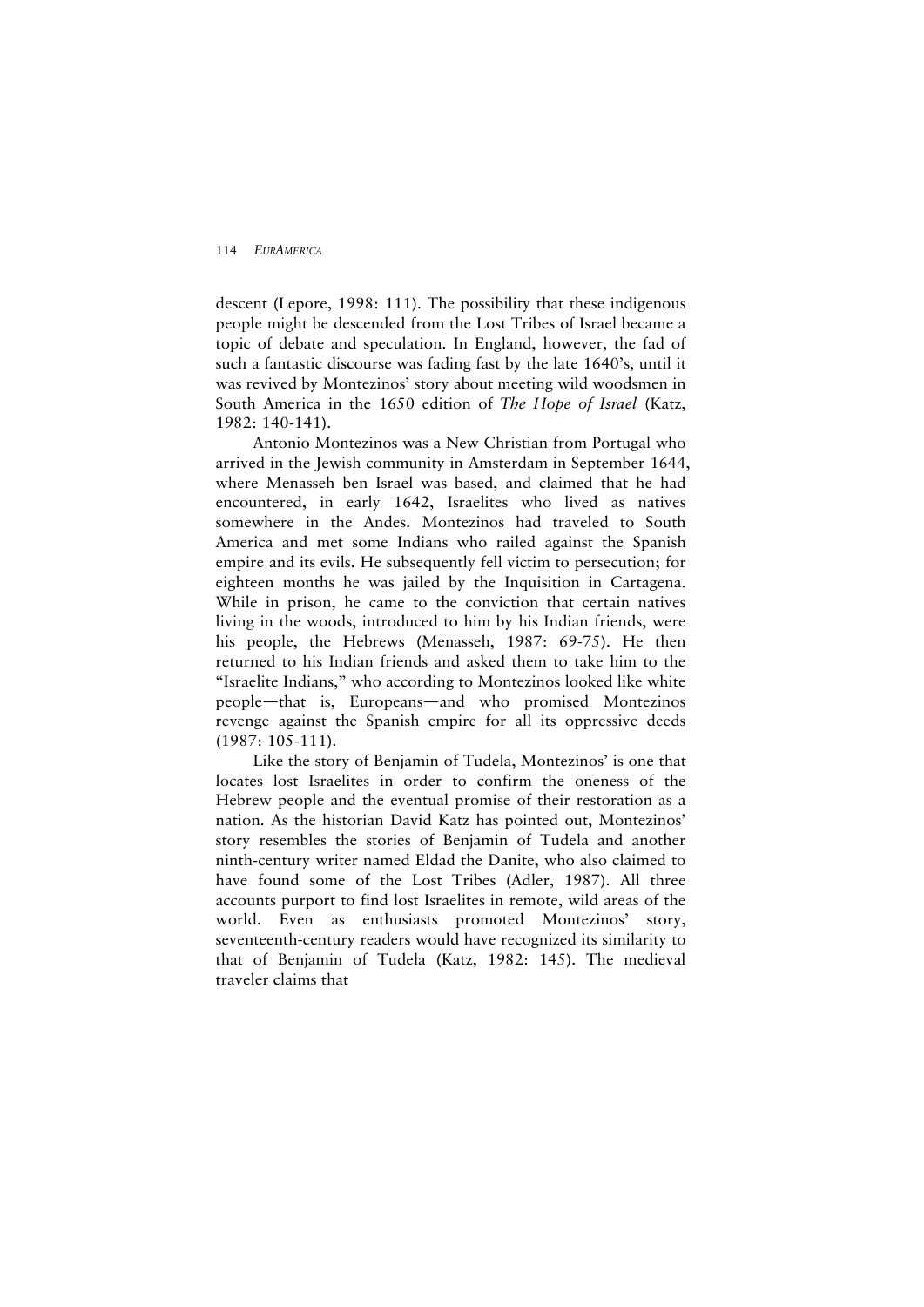there are men of Israel in the land of Persia who say that in the mountains of Naisabur four of the tribes of Israel dwell, namely, the tribe of Dan, the tribe of Zebulun, the tribe of Asher, and the tribe of Naphtali, who were included in the first captivity of Shalmaneser, king of Assyria. (Benjamin of Tudela, 1983: 114-115)

Both Benjamin of Tudela and Antonio Montezinos portray lost Israelites as tough people independent of oppressive forces. Where Montezinos promises that these South American Hebrews will vanquish the empire of Spain, the medieval Jewish writer reports that the Israelite tribes of Dan, Zebulun, Asser, and Nephtali live near and are allies with a "lawless" and "unclean" people called the Kofar-al-Turak in the wildest parts of Persia. Together with the Kofar-al-Turk, these Lost Tribes drive back Persian hegemony in the country (115-118).

In the age of English philo-Semitism and the missionary effort to native Americans, reports of wild savage peoples in Benjamin lent credibility to early modern writers' identification of native Americans as lost Israelites. Benjamin served not just as an authority on the Lost Tribes, but furthermore, his accounts of people living in harsh and remote terrains of the world deliberately emphasized the intimate connection between Jewish identity and indigenous identity. As a Jewish writer caught between Christians and Muslims in twelfth-century Spain, Benjamin saw the Lost Tribes of Israel paradoxically as at once the other and akin to his Jewish identity. The alterity, or the otherness of wild savage people beyond European civilization also reflected the condition of the lost Israelites. One account of a savage people in *The Itinerary*, that of the Vlachs or the Wallachians, characterizes them as a rapacious people whom no one can defeat. Yet they regard Jews as their kin, even though they are entirely faithless and lawless:

The nation called Wallachians live in those mountains. They are as swift as hinds, and they sweep down from the mountains to despoil and ravage the land of Greece. No man can go up and do battle against them, and no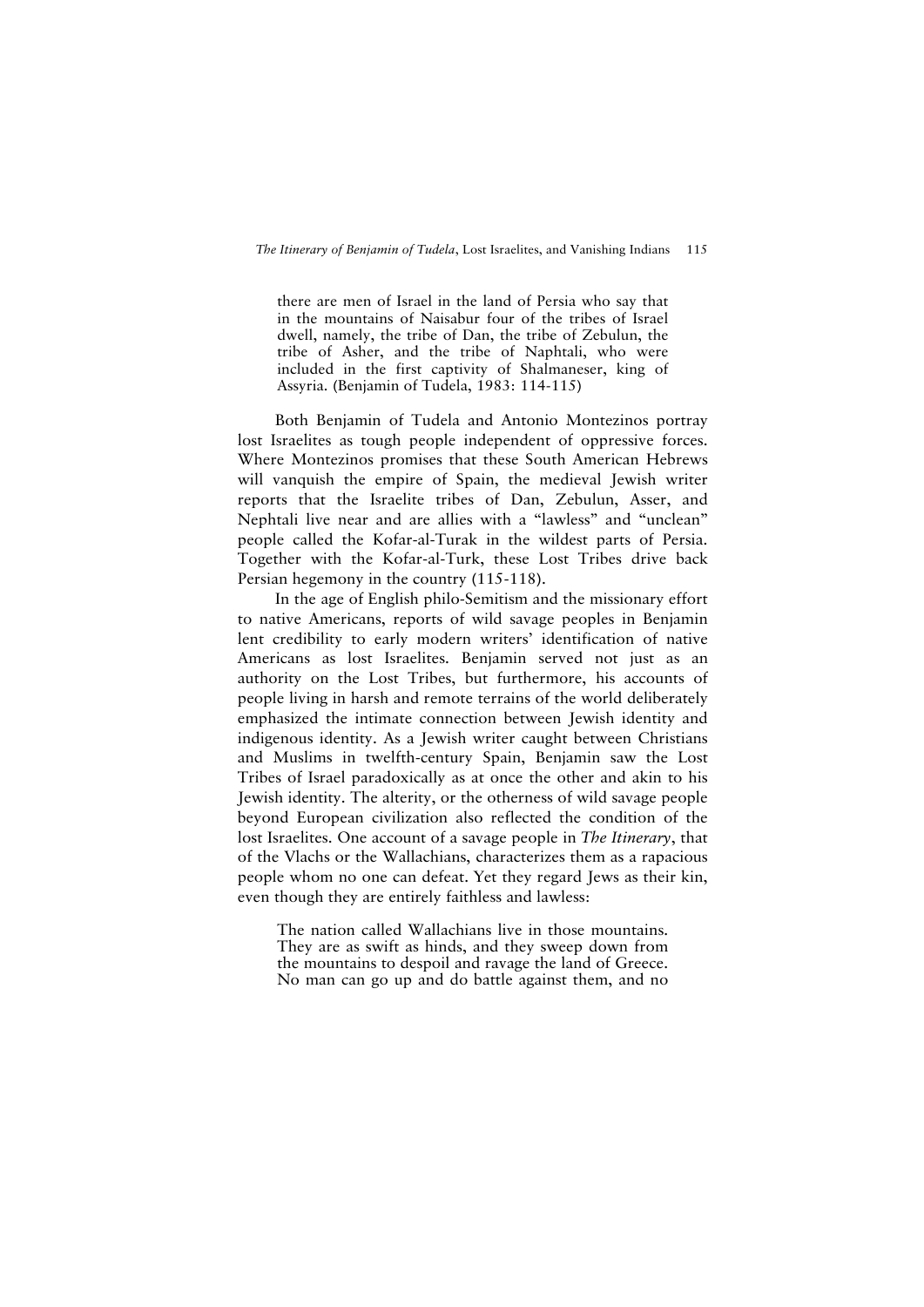king can rule over them. They do not hold fast to the faith of the Nazarenes, but give themselves Jewish names. Some people say that they are Jews and, in fact, they call the Jews their brethren, and when they meet with them, though they rob them, they refrain from killing them as they kill the Greeks. They are altogether lawless. (68)

Purhcas' 1625 version of *The Itinerary* also confirms this idea that the savage people claim kinship to the Jews, even when they themselves adhere to no institutional religion or faith:

many among them are called by Iewish names; and boast that they were sometime *Iewes*, and call the *Iewes* their Brethren, whom when they finde, they vse surely to spoyle them, but kill them not, as they doe the *Graecians*; Lastly, I obserued no forme of *Religion* among them. (vol. 2, 1441)

There are other accounts as well in *The Itinerary*, where rapacious lawless people are particular friends to local Jews. If they are not Jews themselves, such people are portrayed as friends and allies of the Jewish people. While the Druze and the Assassins were historically heterodox sects of Islam, Benjamin describes them as wild peoples who subscribe to no institutional religion. The Druze practice incest, mass sexual orgy, and believe in the reincarnation of the soul (78). The Assassins "do not believe in the religion of Islam, but follow one of their own folk, whom they regard as their prophet, and all that he tells them to do they carry out, whether for death or life" (76). Wild peoples such as these in *The Itinerary* are consistently described as friendly to Jews. And together with Jews east of Europe, these peoples challenge the hegemony of an empire such as Persia. Besides their not subscribing to institutional religion, these peoples' remote distance from civilization and geographical isolation in the wildest parts of the earth are a powerful sign, in *The Itinerary*, of their freedom from hegemonic powers such as Persia and Greece.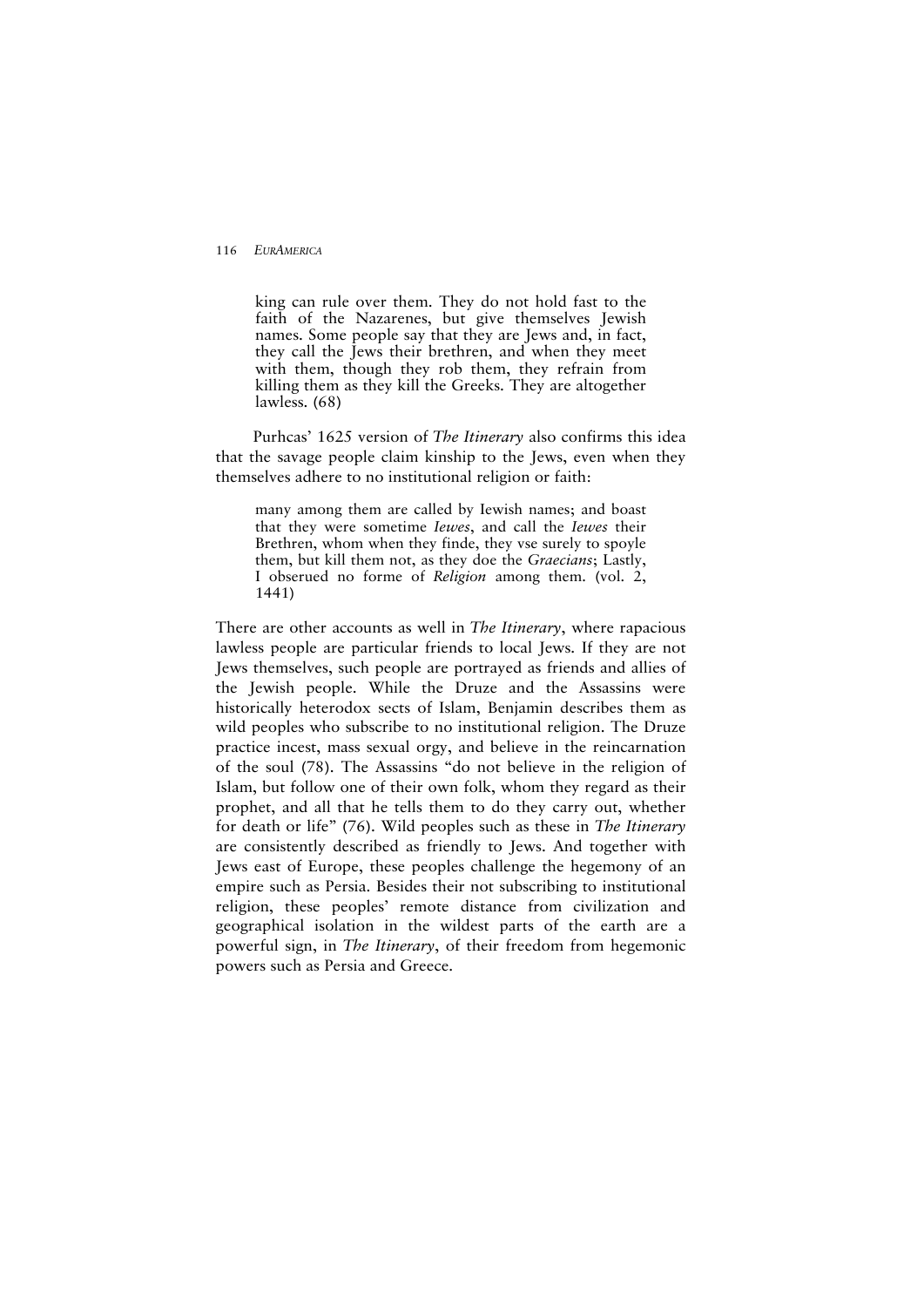For Benjamin, the Lost Tribes represented his own people, and yet these were people who were totally unknown and alien to him. They lived in remote areas of the world, and their alleged existence depended, discursively, on the idea that they were beyond the reach of civilization. Because the Lost Tribes of Israel had not been living among any part of the known civilized world and yet Europeans believed in their survival and existence, their conditions were beyond the reach of the civilized order and, therefore, were unknown, except through reportage. In *The Itinerary*, rabbi Benjamin tacitly admitted that the Ten Tribes were an unknown to civilization and therefore, would, plausibly, challenge the European sense of order, hierarchy, and power relations. For the medieval traveler and writer, the condition of being "lost," then, easily correlated with the condition of savagery. In *The Itinerary* there was always a potential confusion between and conflation of—a lost Hebrew and a wild savage. Benjamin suggests that wild people are not altogether bad, for they are fiercely independent, free, and friendly to Jews. Implicitly, Benjamin also suggests, civilized people are not altogether good, for they represent the hegemonic powers and oppressive forces that always threaten these savages and their Jewish allies.

The stories of savage peoples in *The Itinerary* pointed to parallels between their condition and that of lost Israelites, and Menasseh ben Israel's focus on the story of Antonio Montezinos, modeled after that of the twelfth-century account, was to call attention to the world Jewry in the seventeenth century. English enthusiasts for Montezinos' identification of Indians as lost Hebrews, however, led the discussion of his story in the direction of native Americans. Thomas Thorowgood's *Jews in America*, first published in 1650, is a major example of the philo-Semitic effort to use Montezinos' story as the basis for missionary outreach to native Americans in New England in the middle of the seventeenth century. Where Menasseh ben Israel focused on Montezinos' story in order to call attention to Jewish identity and the situation of the Jewish people in different parts of the world, Thorowgood's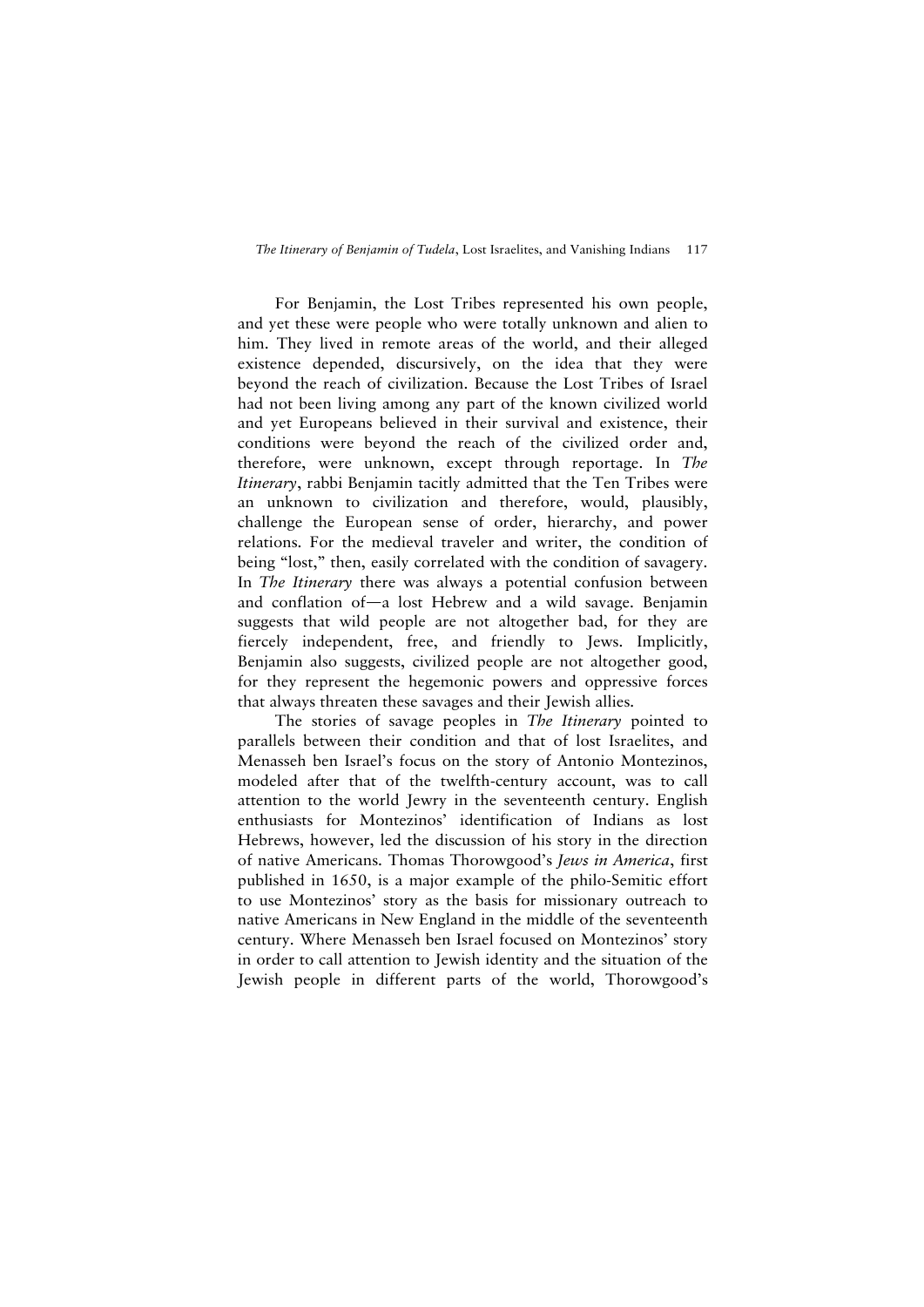pamphlet identified native Americans as Jews as a way to promote interest in indigenous people, their culture, and their condition. First published in London in 1650, *Jews in America* provided a major, philo-Semitic basis for the conversion of Indians. Citing Bartolomé Las Casas, a sixteenth-century Dominican priest from Spain who documented, exposed, and condemned Spanish colonists' atrocities in the Americas, Thorowgood in *Jews in America* argued that the English should counter the "Black Legend" of Spanish imperial oppression and reach out to Indians in the spirit of tolerance and fairness and should persuade rather than force Indians to convert to Christianity. By identifying Indians as Jews, moreover, Thorowgood emphasized that their conversion to Christianity was an urgent matter, as the Second Coming drew near (1650: 20-26).

The myth of Indian Hebrews found a full-fledged discursive elaboration in Thorowgood's *Jews in America*, a work from an English Protestant perspective. Even while identifying lost Israelites as indigenous people, Jewish writers from Benjamin of Tudela to Menasseh ben Israel avoided specifying in concrete terms, the link between "Jewishness" and "Indianness," or "Jewishness" and "native identity." They hesitated to pin the meaning of Jewish identity and savageness down to a certain set of characteristics or a certain cultural discourse. While they asked readers to take claims about the existence and whereabouts of the Lost Tribes of Israel seriously, they suggested *reportage*—claim and hearsay, and drew the line at empirical certainty and systematic verification. They probably understood that doing so would encourage a simple-minded—and in this sense stereotypical—understanding of what it meant to be Jewish. Ironically, a Protestant writer such as Thorowgood saw no problem locating the meaning of Jewishness in a concrete set of cultural characteristics and practices, even though he undoubtedly knew very few Jews, if any. He compensated for such ignorance by accepting the Hebrew bible as *the* authoritative source of all things Jewish.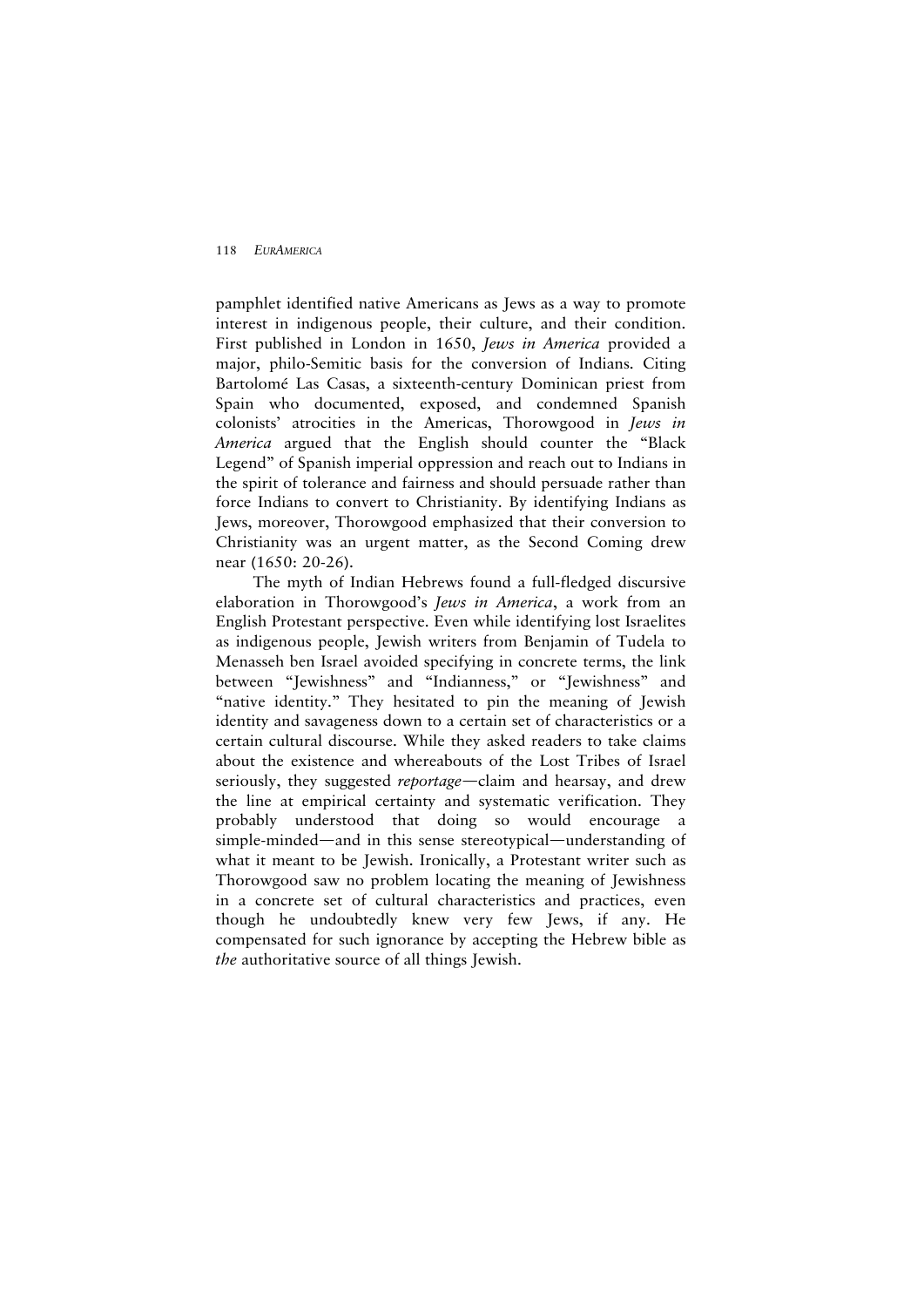The English Protestant writer provided numerous examples of how native Americans' everyday life confirmed their Jewish identity. Native Americans anointed their heads, as did Jews. They liked to bathe and did so frequently, as did Jews. The books of Exodus and 1 Samuel mentioned Jews dancing, and therefore the Indians' fondness for dancing was a sign of their Jewishness. Thorowgood observed that abstaining from eating pork was a practice that both Indians and Jews shared: "In America they eate no swine's flesh its hatefull to them, as it was among the *Jews*. (1650: 7)" Hospitable behavior, including the washing of strangers' feet, was another trait that both groups had in common. A rather peculiar observation in *Jews in America* was that Jews and Indians, especially women, liked to weep (1650: 10).

According to Thorowgood, the delivery of babies seemed a smooth, easy task for Indian mothers, as it was for Jewish mothers in Exodus. Like Jewish mothers, Indian mothers washed their newborn. Moreover, both Jews and native American women were such attentive mothers: "They nurse their owne children, even the Queenes in Peru, and so did the mothers in Israel." Thorowgood observed that Jews and Indians circumcised their males and isolated menstruating women. Similarly, Jews and Indians practiced endogamous and levirate marriages. To suggest that Jews and Indians were ready for conversion to Christianity, Thorowgood emphasized that both peoples believed in the immortality of the soul and that Indians were ready for the monotheistic worship practiced by Jews (1650: 8, 10).

In order to promote missionary outreach to native Americans in New England, however, Thorowgood engaged in spectacular feats of logic-twisting. For instance, he claimed that cannibalism was common among native Americans and Jews. Indeed, he suggested that Indians were Jews *precisely* because they practiced cannibalism, even though cannibalism was strictly forbidden in the Hebrew bible. The fact that cannibalism was a curse for Jews did not bother him at all: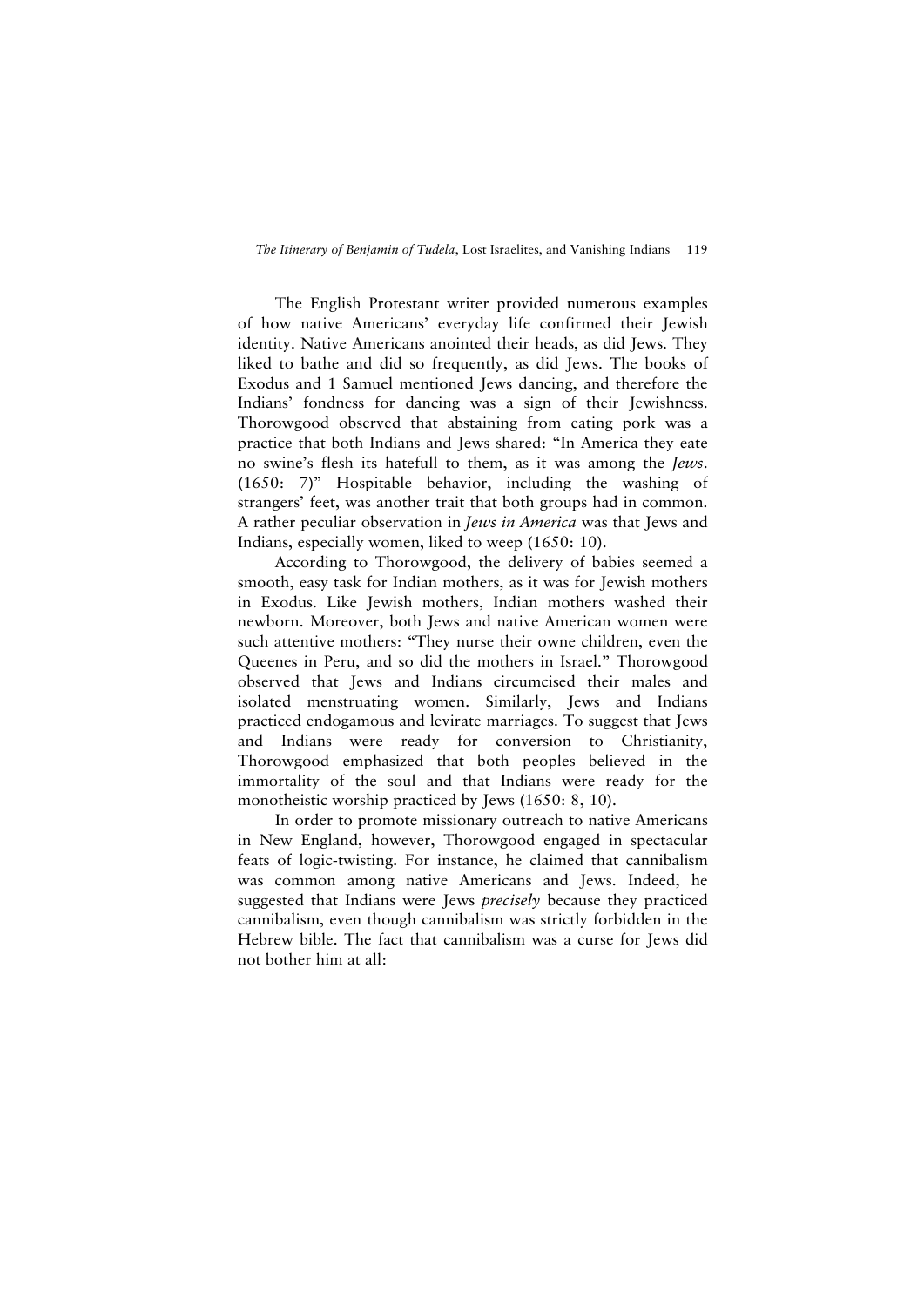Among the curses threatened to Israel upon their disobedience, wee read, *Levit*. 26.29. *Yee shall eate the flesh of your sonnes and of your Daughters, etc.* . . . the Prophet *Ezekiel*, that lived about the same time, speaks in the future tense of some new, and till then unheard-of calamity, but such as should bee common afterward; *I will doe in thee that I never did before, for in the midst of thee the Fathers shall eat their sons, and the Sons their Fathers, etc. Ezek*. 5.9, 10. (1650: 17)

Eagerly, Thorowgood seized upon an historical event when a Jew might have committed cannibalism (but not for that purpose). He referred to Jewish historian Josephus' account of the siege of Masada, a first-century historical event in which Jewish rebels who took the fortress of Masada subsequently committed suicide within when besieged by Roman soldiers without. In particular, Thorowgood called attention to a Jewish woman:

Before indeed, and at the Romans beleaguering *Ierusalem*, Women did eate their Children, but there is no relation of Fathers and Sonnes devouring one another, though this be foretold, and as a thing easily to bee taken notice of, *Iosephus* in that last siege tells but of one Woman eating her childe, and 'tis like there was no other, because the whole City was astonish'd at the newes, and the seditious themselves did abhorre it; yea and when the Romans heard thereof in their Campe, it exceeded credit at first, and their Generall comforted himselfe against that most inhumane and hideous fact, by remembering he had often proffered them peace, and they had as often refused it. (1650: 17-18)

Even while acknowledging that Masada was an historical exception, Thorowgood saw cannibalism as a means of marking Jews.

The ironic point about Thorowgood's discussion of Masada is that the Roman perspective, that of the colonial aggressors, ended up exemplifying civilization. By calling attention to the Roman general's offer of a peaceful surrender, Thorowgood suggested that Jews were indeed "inhumane" to such an extent that they practiced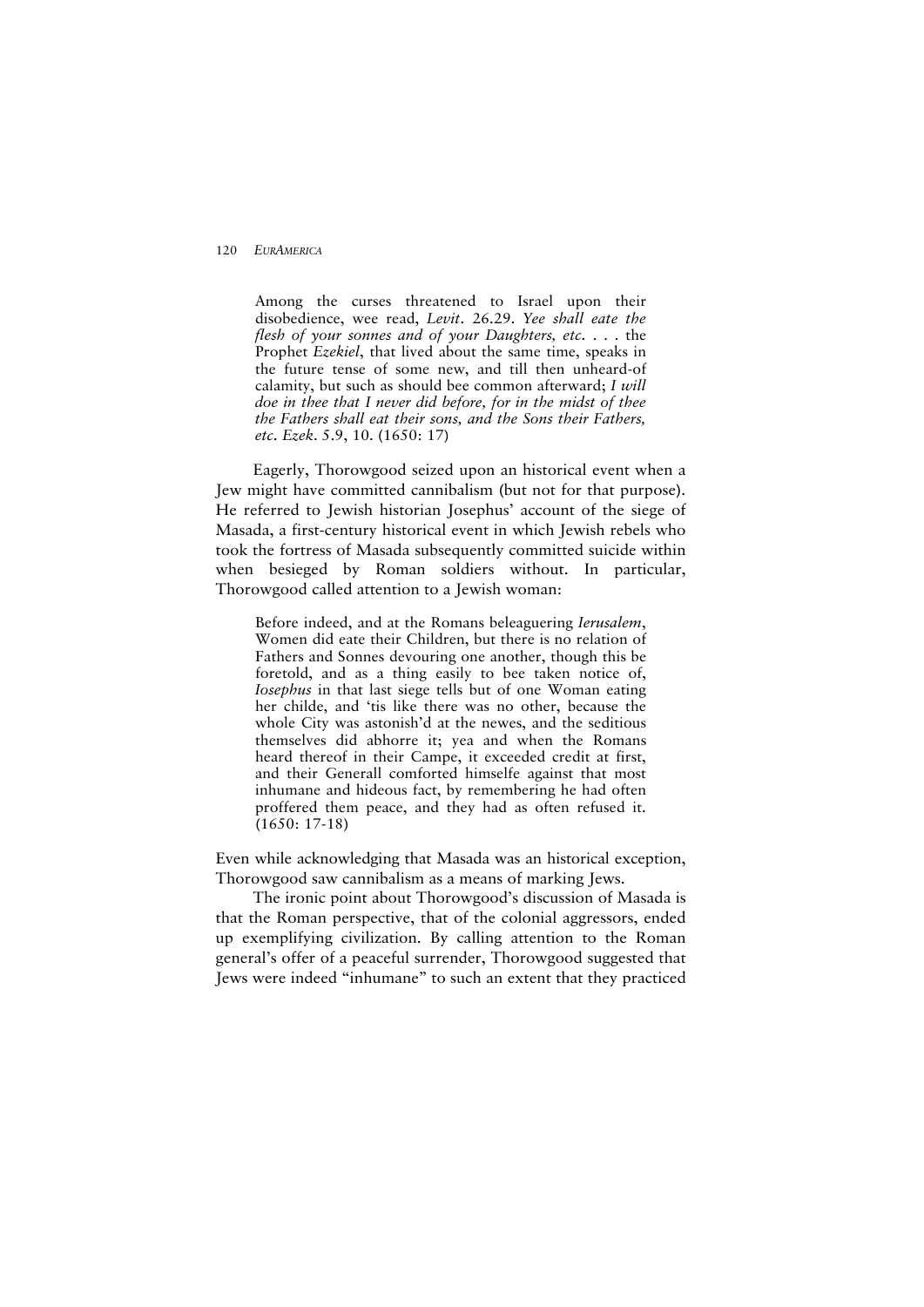cannibalism at the expense of "peace." For Thorowgood, native Americans were living proof of the curse upon the Jews: "we shall soone find the accomplishment of that Prophecie from Heaven, for there be Canniballs and Man-eaters in great multitudes; some whose trade in *Homo cupium, & Homo capium*, hungring and hunting after Mans flesh, and devouring it, whose greedy bellies have buried Millions of them, these Carybes are scattered all the Country over" (1650: 18).

# III. Absent Jews and Vanishing Indians in the English Trans-Atlantic

Accounts of lost Israelites and savages beyond known civilization in *The Itinerary* fascinated Anglophone readers in an early modern Western world of philo-Semitism and colonial expansion. What *The Itinerary* offered to readers was a paradoxical idea: the unknown can be known; people who represent pure alterity to us, that is, the other, can be part of us. In the case of Protestant England, such an idea applied powerfully to Jews, absent since 1290, and Indians, newly encountered since the discovery of the Americas. Most English people in the seventeenth century had little acquaintance of Jews as real people, actual individuals. Knowing little about Jews in the first place, early modern English Protestants' identification of Indians as Jews, as can be seen in Thorowgood's *Jews in America*, enhanced hyped up fantasy as a means of getting to know alien peoples and communities. Fiction, not material reality, powerfully advanced the progressive ideas of Jewish re-admission, peaceful outreach to native Americans, and above all, toleration of people different than English Protestants.

The idea that people absolutely alien to you can be part of you and can play a favorable role or function in your life is all very nice when you don't live near them nor do you interact much with them. It is a much tougher challenge to feel favorable towards the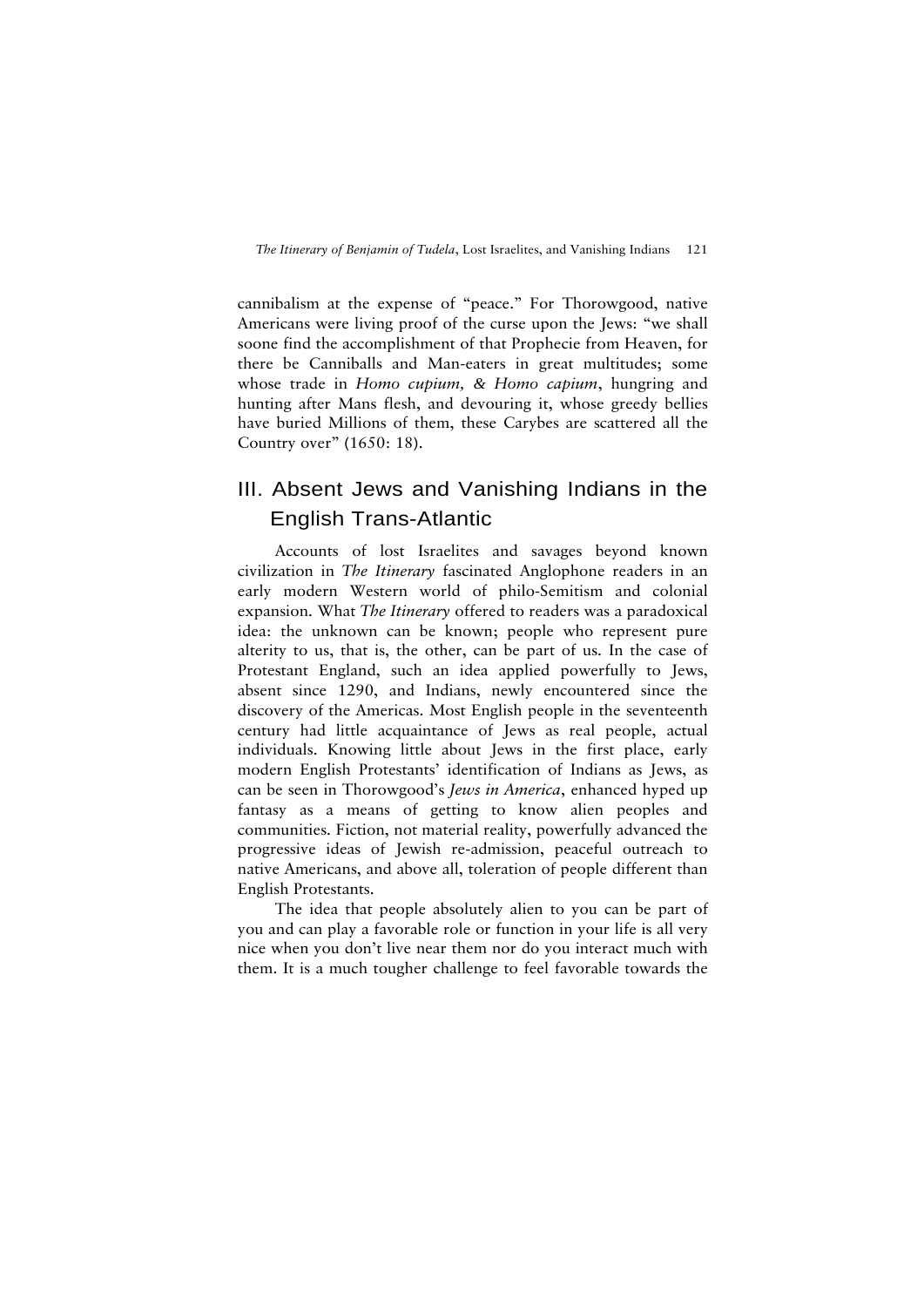other, towards people perceived as fundamentally different than you are, when you live near them and cannot avoid interacting with them. The case of Jews, long gone from England, and that of the native Americans, living in the distant North American colonies overseas, belonged to the former scenario for the English in the seventeenth century. The English trans-Atlantic in the seventeenth century facilitated a "virtual" exchange of discussions about Jews and Indians traversing distances in time and space. Seventeenth-century philo-Semitic English writers advanced the cause of Jewish re-admission when few Jews lived in England and they did not know Jews as living cultures and historical communities in Europe. Rather, they projected onto Jewish identity ideas that had favorable implications for their own Protestant faith. Such writers wanted to redress the wrong of the expulsion of 1290 and distinguish themselves from Catholics, particularly the Spaniards, because of their association with the "Black Legend," the stereotype, promoted by Protestants citing Las Casas, of Spain as the perpetrator of atrocities against natives in the Americas. In the seventeenth century, the bulk of the support for missionary outreach to the native Americans came from overseas in England. The romantic fiction of Indian as Hebrew sustained English interest in Indians and their condition in the North American colonies. For Puritan missionaries in North America, the dissemination of such a fiction in writing meant continued material support from England for their work with the indigenous people.

The endeavor of John Eliot, the English Puritan minister and emigrant to the Massachusetts Bay Colony who proselytized to the Indians while also working to preserve their native culture and maintain a peaceful English co-existence with them, is a case in point. As the New England Company, or the Society for the Propagation of the Gospel in New England, founded in 1649 upon an act of the English parliament, sought to raise funds in Old England for missionary undertaking in New England, Eliot and his supporters encouraged the fiction of Indians as lost Israelites to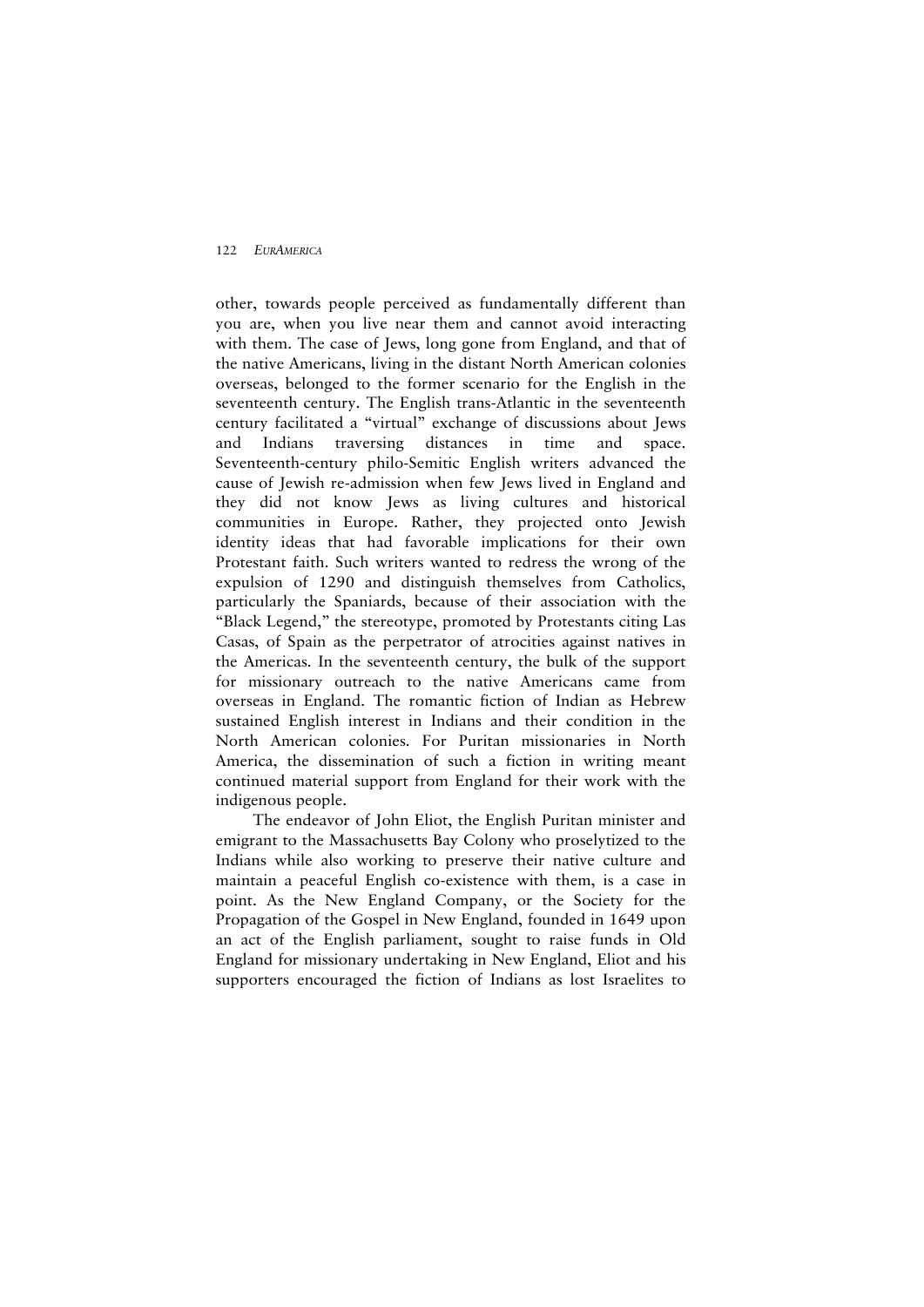hype up more enthusiasm for their cause. Eliot did so by showing open support for the 1660 edition of Thorowgood's *Jews in America*. In his letter to the author in the pamphlet, he directly pointed to the financial connection between his outreach project to Indians and Thorowgood's identification of native Americans as Jews:

Your singular love in promoting my encouragement in this *Indian* work by that liberal contribution of those Nobel and Religious Knights, Ladies, and Gentlemen, doth much engage me in such an opportune season, so that I cannot but see and acknowledge a Divine hand in it, and in my prayers to the Lord about these matters, my thanksgiving for that mercy hath a chief room and remembrance, especially by reason of that divine finger of Gods providence which appeared in it: I do earnestly request that my service and humble thanks may be presented to all those Honorable, Christian, and worthy Persons contributors unto this bountiful gift and love. (1660: 3)

Eliot acknowledged Thorowgood's active support for his missionary effort in Indian communities in New England, and he was profuse in his gratitude for the economic resources that came from England for his religious project in the colony. The trans-Atlantic exchange of economic resources and the fiction of *reportage* between England and its North American colony formed the basis of the missionary enterprise. Material support solicited from England drove the active outreach, and reportage on Indians and their condition as Jewish and ideal potential converts sent from North America prompted even more support in return. The overall trans-Atlantic enterprise fed on the popularization of a myth of Jewish Indians.

Thorowgood's conclusion that Jews and Indians shared a common "inhumanity" and "savagery" as cursed cannibals was an English Protestant's inversion of the medieval travel writer's views, however. Rhetorically, Benjamin of Tudela's favorable accounts of wild peoples in the east who refused to submit to hegemonic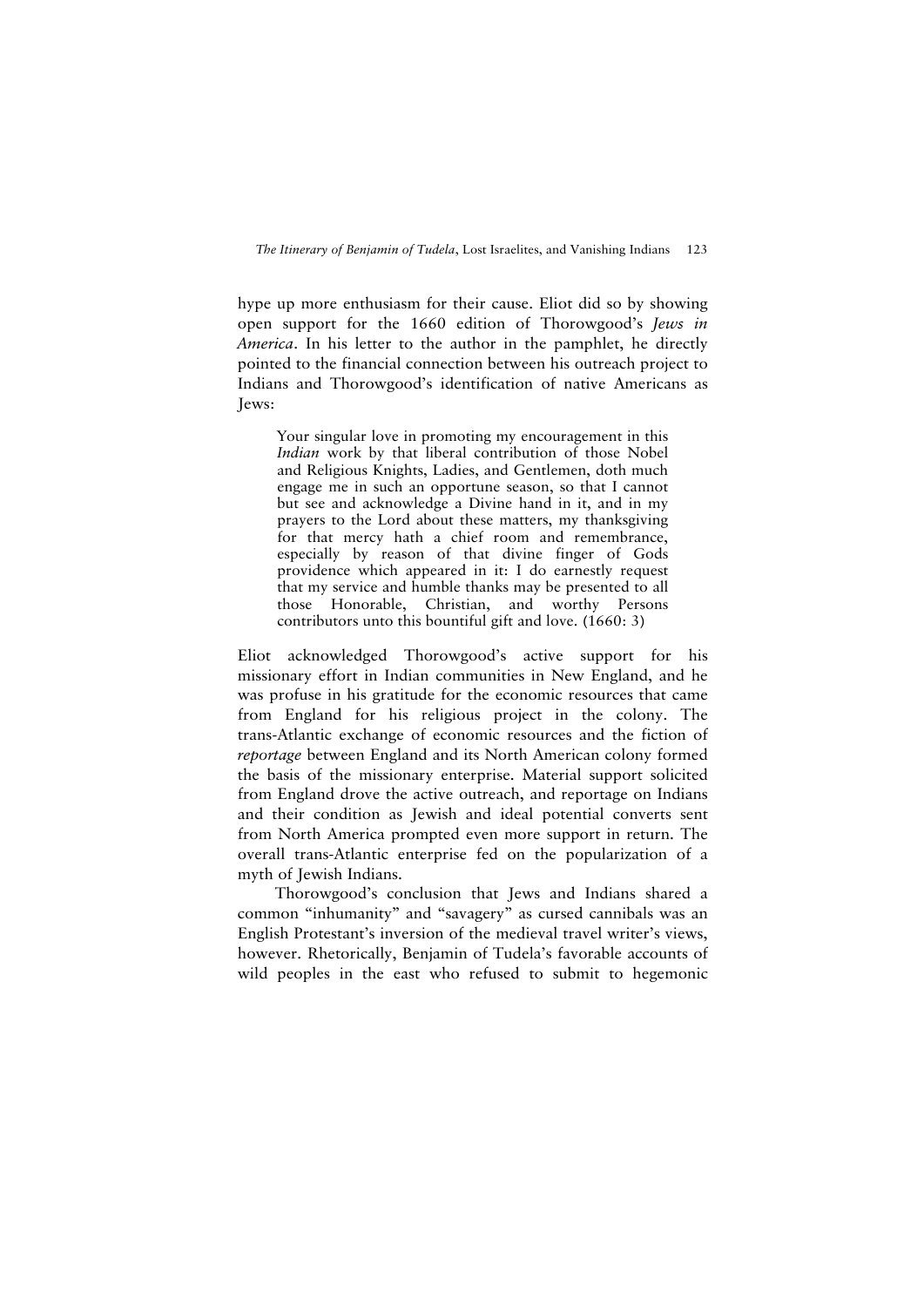powers such as Persia and challenged institutional religion such as Islam celebrated savagery as a form of liberation and suggested that major civilizations were oppressive. Where the medieval Jewish traveler romanticized "savagery" as a reflection of freedom from the hegemony of dominant cultures, an English Protestant such as Thorowgood built up the fiction of Jewish indigenous identity in order to legitimate the assimilation of the other into Western Christendom.

The spatial distance between Old England and New, and the temporal distance between England in 1650 and England in 1290 sustained fiction that shaped English people's sense of their past and future. When it came to dealing with Jews and Indians in practice, however, the English did not always pass the standard of toleration that they had set for themselves in discourse, and in some cases they failed miserably. The campaign to re-admit Jews ended inconclusively in 1655, and after that Jewish immigration began to trickle into England slowly, without any official promise of protection to Jews and their way of life in the country (Katz, 1982: 229, 233-234). From then on the English government practiced an early modern equivalent of the don't-ask-don't-tell policy towards Jews who moved to their country. Discursively, philo-Semitic toleration, friendliness towards Indians developed, and the missionary campaigns in the colonies fed on English finance and established themselves as organizations. On the ground, however, the presence of Jews in England remained sparse after 1655, and Indians were increasingly becoming an endangered species in the colonies despite the well-meaning efforts of a minister like John Eliot.

While Eliot remained steadfast in his outreach to native Americans, the history of English encounter and interaction with the indigenous communities in New England, as is historically well-known, was marked by a series of violent conflicts, beginning with the Pequot War in the 1630's and culminating in King Philip's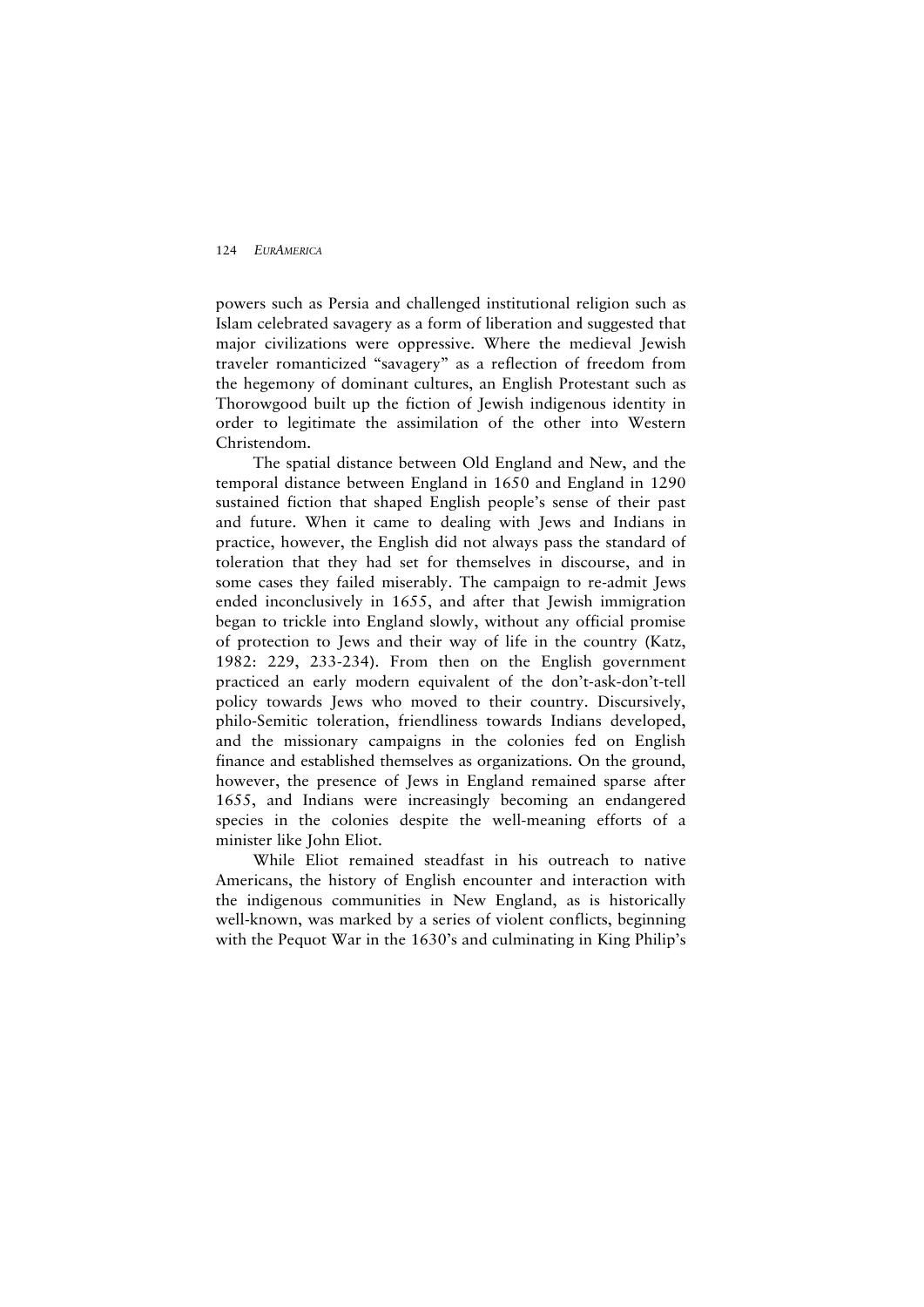War in the 1670's.<sup>[5](#page-22-0)</sup> The English in London might think of the Indian as an exotic romantic figure who should be fairly treated and converted peacefully to their religion, but the Puritans in New England, living in close proximity to the other was a condition of constant insecurity and threat. As historian Jill Lepore has suggested, it was precisely the civilizing influence of Christianity on the indigenous population that triggered a reactionary hatred against Indians. Where in the twelfth century Benjamin of Tudela had celebrated the breakdown of the boundary between the Jewish self and the savage other, the breakdown of the boundary between English Christian and savage Indian in the gradual assimilation of native American into Protestant Christianity threatened the English colonists. Colonists expressed scorn for assimilated Indians, who were vulnerable to assaults and pressures from both the unassimilated natives and Christian colonists. As Indians rose up in King Philip's War of 1675 against the colonists in the conclusion that exclusion rather than accommodation was the name of the game in Indian-English relations, Puritans began to pun on "praying Indians," that is, Christianized Indians, as "preying Indians," revealing their deep suspicion of and sense of threat from converted Indians, precisely because of their closeness to Puritans (Lepore, 1998: 25-28, 140).

The history of books, as seen in the case of the seventeenth-century reception of *The Itinerary*, *The Hope of Israel*, and *Jews in America* in the Anglophone world, is thus a reflection of political and cultural history. Early modern English expansion in the Americas made uses of discussions about Jews and their historical situation in a way that stimulated popular interest in difference—ethnic identity and the agenda of tolerance associated with it. At the same time that it promoted the discourse of open encounter and tolerant treatment of ethnic groups such as Jews and

 $\overline{a}$ 

<span id="page-22-0"></span><sup>&</sup>lt;sup>5</sup> For accounts and analyses of seventeenth-century "Indian wars" in North American colonies such as the Pequot War and King Philip's War, see Cave (1996); Lepore (1998).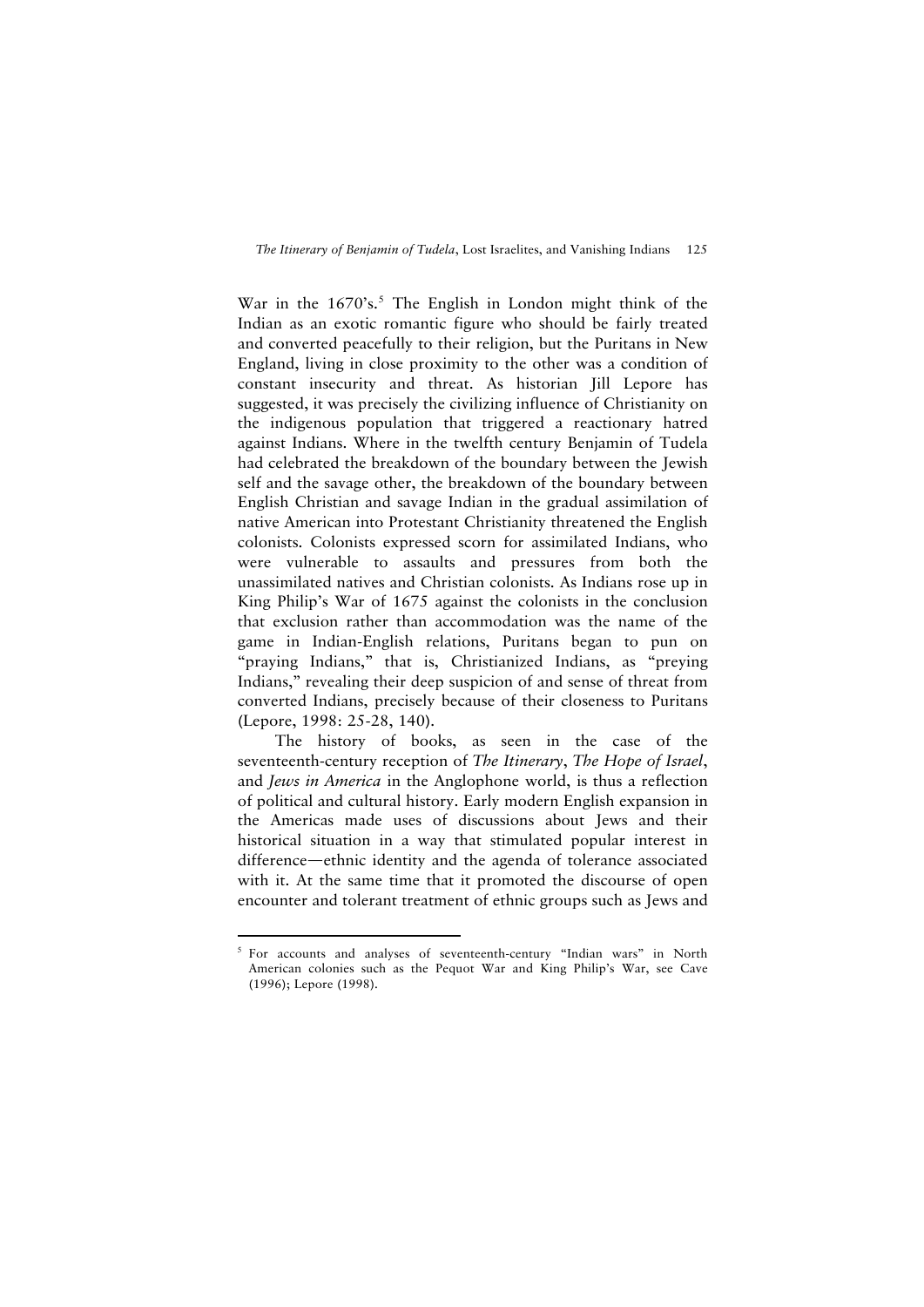Indians, such an undertaking also based much of its project on fiction—the fiction of Indian Jews—and therefore fell prey to the colonizing logic of the civilizing influence, and a Christian one at that. In this way, the reception of *The Itinerary* in the seventeenth century is a fascinating one of the developing discourse about civilization, what it meant, and its relation to the indigenous other.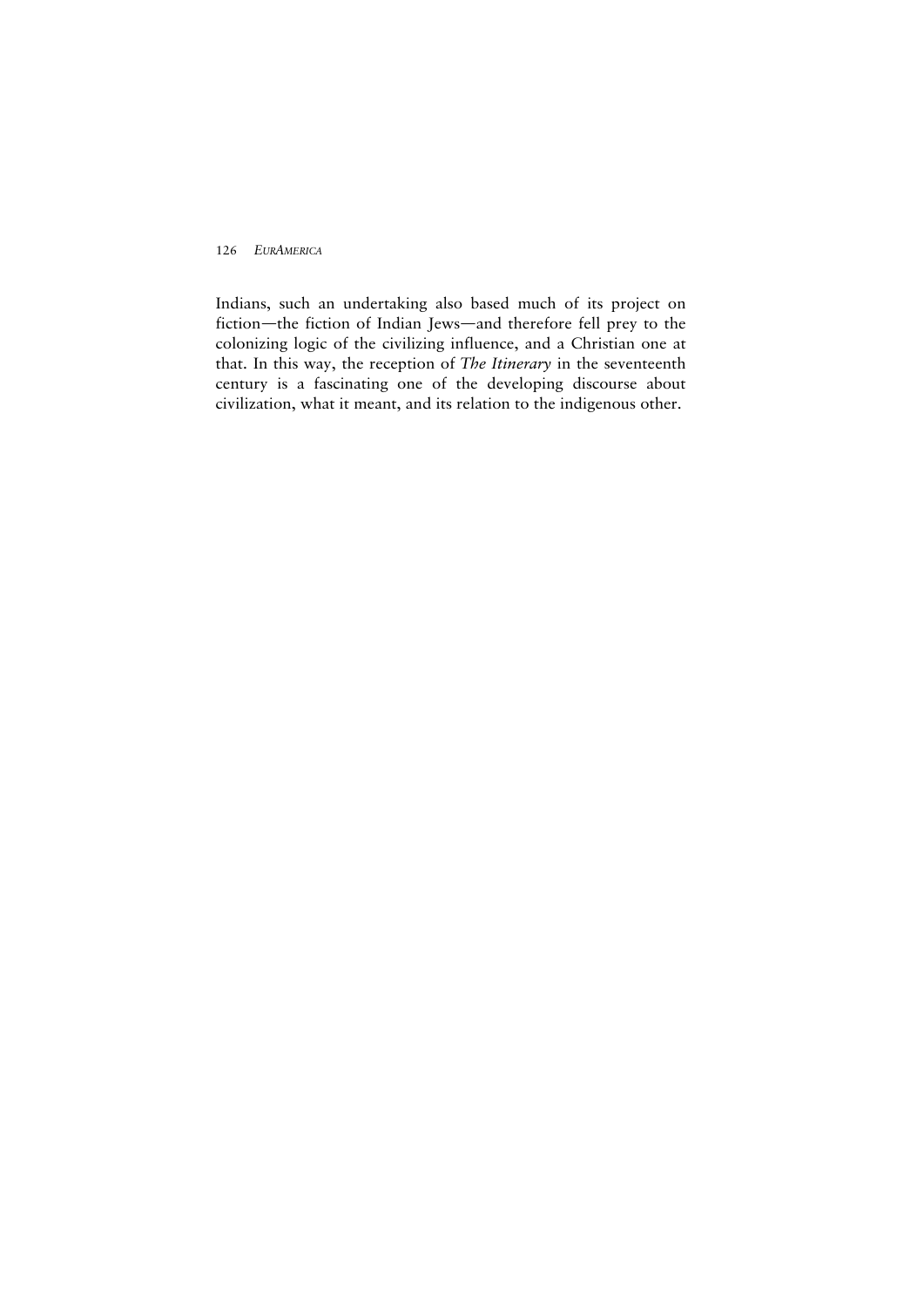# Appendix A: Early Modern Rare Books of *The Itinerary of Benjamin of Tudela*

| Language(s)<br>of the edition                                                                        | Place of<br>publication | Date of<br>publication | Libraries where<br>the edition is found                    |
|------------------------------------------------------------------------------------------------------|-------------------------|------------------------|------------------------------------------------------------|
| Latin                                                                                                | Antwerp                 | 1575                   | Huntington, Harvard,<br>Yale, New York Public,<br>Newberry |
| Latin and Hebrew                                                                                     | Leiden                  | 1633                   | Huntington, Harvard,<br>Yale, New York Public              |
| English, anthologized<br>in the 1625 edition of<br>Samuel Purchas'<br>Purchas His Pilgrims           | London                  | 1625                   | John Carter Brown,<br>Newberry                             |
| Dutch, published and<br>bound together with<br>The Hope of Israel by<br>rabbi Menasseh ben<br>Israel | Amsterdam               | 1666                   | John Carter Brown                                          |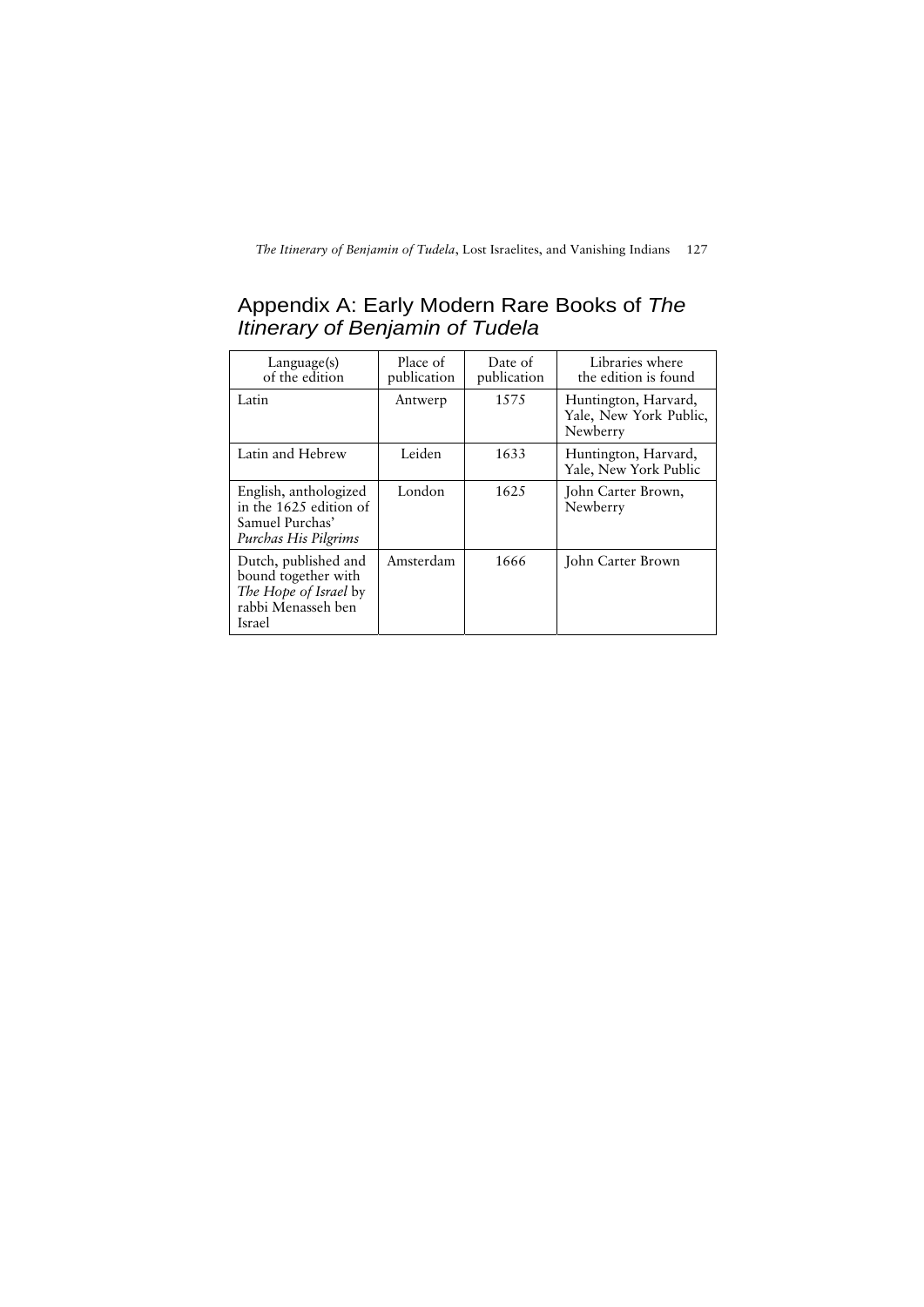## References

- Adler, E. N. (Ed.). (1987). *Jewish travellers in the Middle Ages: 19 firsthand accounts*. New York: Dover.
- d'Anghiera, P. M. (1574). *De rebus oceanicis et novo orbe: Decades tres*. Cologne, Germany: G. Calens & H. Quentelios.
- Benjamin, S. (1995). *The world of Benjamin of Tudela: A medieval Mediterranean travelogue.* Madison, NJ: Fairleigh Dickinson University Press.
- Benjamin of Tudela. (1575). *Itinerarium Benjamini Tudelensis*. Antwerp, Belgium: Christopher Plantin.
- Benjamin of Tudela. (1666). *De reysen van R. Benjamin Jonasz Tudelens: In de drie deelen der weelt, als Europa, Asia, en Afrika*. Amsterdam: Joshua Rex.
- Benjamin of Tudela. (1983). *The itinerary of Benjamin of Tudela: Travels in the Middle Ages*. (M. N. Adler, Trans.). Malibu, CA: Joseph Simon.
- Cave, A. A. (1996). *The Pequot war*. Amherst, MA: University of Massachusetts Press.
- Chazan, R. (1987). *European Jewry and the First Crusade*. Berkeley, CA: University of California Press.
- Chazan, R. (2000). From the First Crusade to the Second: Evolving perceptions of the Christian-Jewish conflict. In M. A. Signer & J. Van Engen (Eds.), *Jews and Christians in twelfth-century Europe* (pp. 46-62). Notre Dame, IN: University of Notre Dame Press.
- Cohen, J. (2000). A 1096 complex? Constructing the First Crusade in Jewish historical memory, medieval and modern. In M. A. Signer & J. Van Engen (Eds.), *Jews and Christians in twelfth-century Europe* (pp. 9-26). Notre Dame, IN: University of Notre Dame Press.
- Glick, T. F. (1999). Reading the repartimientos: Modeling settlement in the wake of the conquest. In M. D. Meyerson & E. D. English (Eds.), *Christians, Muslims, and Jews in*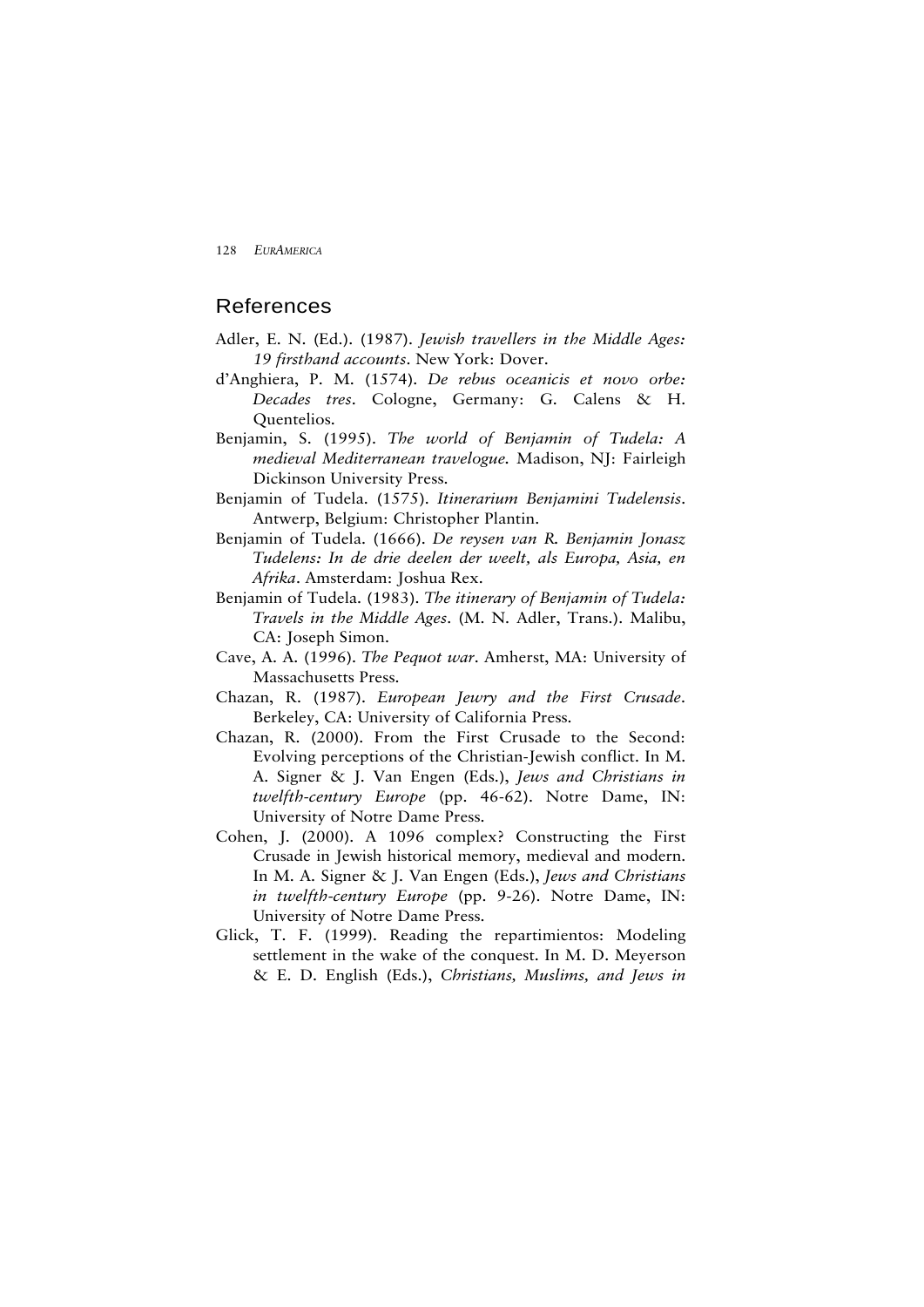*medieval and early modern Spain: Interaction and cultural change* (pp. 20-39). Notre Dame, IN: University of Notre Dame Press.

- Katz, D. S. (1982). *Philo-Semitism and the readmission of the Jews to England 1603-1655*. Oxford, UK: Clarendon.
- Lepore, J. (1998). *The name of war: King Philip's War and the origins of American identity*. New York: Alfred A. Knopf.
- Matar, N. I. (1985). The idea of the restoration of the Jews in English Protestant thought, 1661-1701. *Harvard Theological Review*, 78, 1-2: 115-148.
- Menache, S. (1985). Faith, myth, and politics: The stereotype of the Jews and their expulsion from England and France. *Jewish Quarterly Review*, n.s., 75, 4: 351-374.
- Menasseh ben Israel. (1666). *De hoop van Israël: Een Werck met groote naukeurigheyt beschreven*. Amsterdam: Joshua Rex.
- Menasseh ben Israel. (1987). *The hope of Israel* (M. Wall, Trans.). Oxford, UK: Oxford University Press for the Littman Library.
- Ovrut, B. D. (1977). Edward I and the expulsion of the Jews. *Jewish Quarterly Review*, n.s., 67, 4: 224-235.
- Purchas, S. (1625). *Purchas his pilgrims* (Vols. 1-2). London: William Stansby for Henrie Fetherstone.
- Simon, L. J. (1999). Muslim-Jewish relations in crusader Majorca in the thirteenth century: An inquiry based on patrimony register. In M. D. Meyerson & E. D. English (Eds.), *Christians, Muslims, and Jews in medieval and early modern Spain: Interaction and cultural change* (pp. 125-140). Notre Dame, IN: University of Notre Dame Press.
- Singer, S. A. (1964). The expulsion of the Jews from England in 1290. *Jewish Quarterly Review*, n.s., 55, 2: 117-136.
- Sirat, C. (2002). *Hebrew manuscripts of the Middle Ages* (N. de Lange, Trans.). Cambridge, UK: Cambridge University Press.
- Thorowgood, T. (1650). *Jews in America, or probabilities that the Americans are of that race*. London: William Hunt for Thomas Slater.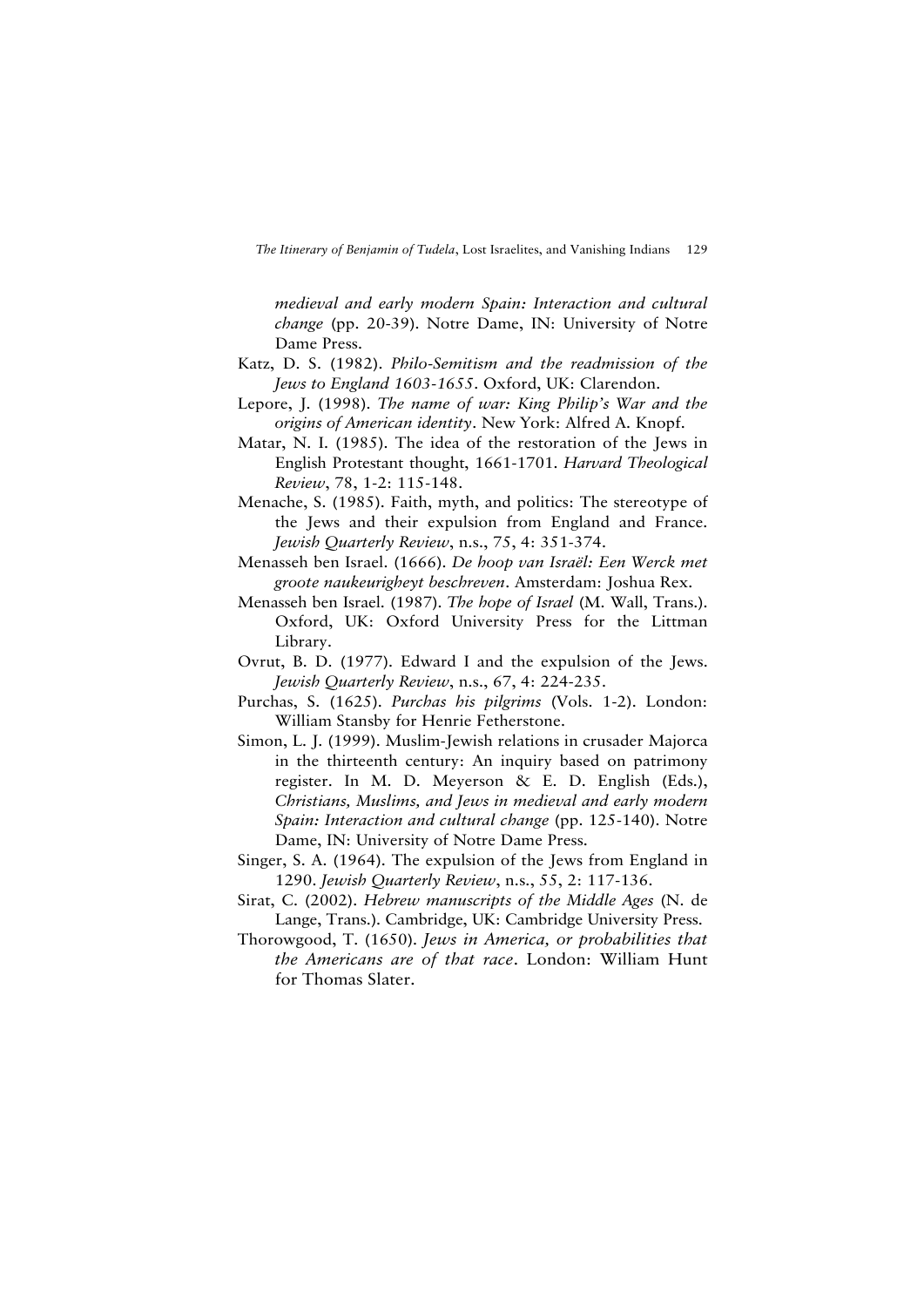- Thorowgood, T. (1660). *Jews in America, or probabilities that the Americans are of that race*. London: Henry Brome at the Gun in Ivie-lane.
- Uchmany, E. A. (2001). The participation of new Christians and Crypto-Jews in the conquest, colonization, and trade of Spanish America, 1521-1600. In P. Bernardini & N. Fiering (Eds.), *The Jews and the expansion of Europe to the West, 1450 to 1800* (pp. 186-202). New York: Berghahn Books. .
- Wasserstrom, S. M. (1999). Jewish-Muslim relations in the context of Andalusian emigration. In M. D. Meyerson & E. D. English (Eds.), *Christians, Muslims, and Jews in medieval and early modern Spain: Interaction and cultural change* (pp. 69-90). Notre Dame, IN: University of Notre Dame Press.